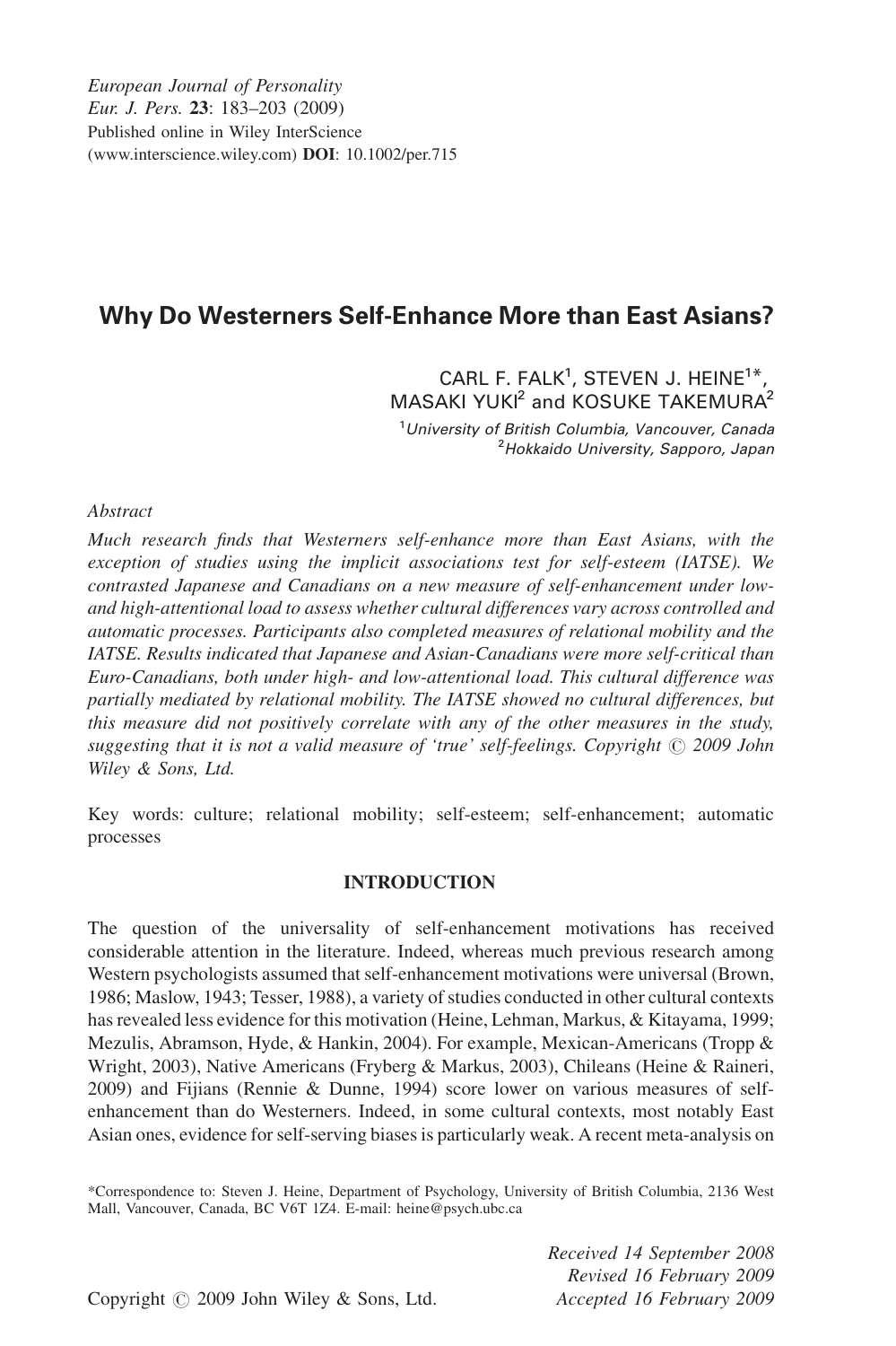self-enhancing motivations among Westerners and East Asians found significant cultural differences in 30 of the 31 methodologies that were used (Heine & Hamamura, 2007). The average effect size for the cultural differences across all studies was large  $(d = .84)$ . Furthermore, whereas the average effect size for self-enhancing motivations was large within the Western samples  $(d = .86)$ , these motivations were largely absent among the East Asian samples  $(d = -.02)$  with Asian-Americans falling in between  $(d = .33)$ . Apparently, East Asians possess little motivation to self-enhance (Heine et al., 1999).

However, one methodology from the above meta-analysis did not find evidence for a cultural difference in self-enhancing motivations; namely, comparisons of implicit selfesteem using the implicit associations test for self-esteem measure (IATSE; Greenwald & Farnham, 2000) did not reveal cultural differences between East Asian and North American samples (Kitayama & Uchida, 2003; Kobayashi & Greenwald, 2003; Yamaguchi et al., 2007; but for an exception to this null pattern, see Szeto, Sorrentino, Yasunaga, Otsubo, Kouhara, & Sasayama, in press). The IATSE operationalizes selfesteem as a function of people's reaction time in categorizing positive and negative words, and self-related and other-related words. In one trial during the task, response keys are congruent with associations that appear to be consistent with high self-esteem. For example, 'self' and 'pleasant' categories may share the same response key. This means that participants must press this same key in order to correctly categorize words such as 'mine' and 'comfortable', and it is assumed that a strong association between these concepts is indicative of (relatively) high self-esteem. In another trial, the configuration of response keys is congruent with associations that appear to be consistent with low self-esteem (e.g. 'self' and 'unpleasant' categories share the same key, and correctly categorizing 'my' and 'painful' words requires pressing this key). The difference in latencies between trials is used to compute the measure of implicit selfesteem. The lack of cultural variation found with the IATSE has been interpreted as evidence that there are no cultural differences in implicit self-esteem, and that the cultural differences that have emerged in other methodologies are the result of self-presentational biases (either East Asians feigning modesty, or Westerners feigning bravado; Yamaguchi et al., 2007).

This alternative account regarding why East Asians appear to self-enhance less than Westerners assumes that the IATSE is a measure that is capable of assessing people's true, underlying motivations for self-esteem. Is such a claim warranted? At present, the validity evidence for the IATSE measure is mixed. On the one hand, different trials of the IATSE that use the same reference categories with slightly different stimuli tend to correlate moderately with each other (e.g.  $r = .43$ ; Greenwald & Farnham, 2000), so there is some test–retest reliability. Different blocks of the IAT also are interrelated and predict each other in expected ways (Greenwald, Banaji, Rudman, Farnham, Nosek, & Mellott, 2002), and the IATSE has shown decent split-half internal consistency ( $r = .69$ ; Bosson, Swann, & Pennebaker, 2000). Moreover, relationships with the IATSE have been found with a number of external criteria, such as body dysmorphic disorder (Buhlmann, Teachman, Gerbershagen, Kikul, & Rief, 2008), somatic complaints/aches and pains (Robinson, Mitchell, Kirkeby, & Meier, 2006), neurotic distress (interacting with agreeableness; Robinson & Wilkowski, 2006), jealousy (DeSteno, Valdesolo, & Bartlett, 2006), gender identity (Aidman & Carroll, 2003), self-deception and responses to failure (Greenwald  $\&$ Farnham, 2000; Meagher & Aidman, 2004). However, with the single exception of gender identity (Aidman & Carroll, 2003), these studies did not demonstrate that the IATSE was a superior predictor of the criteria than explicit measures of self-esteem.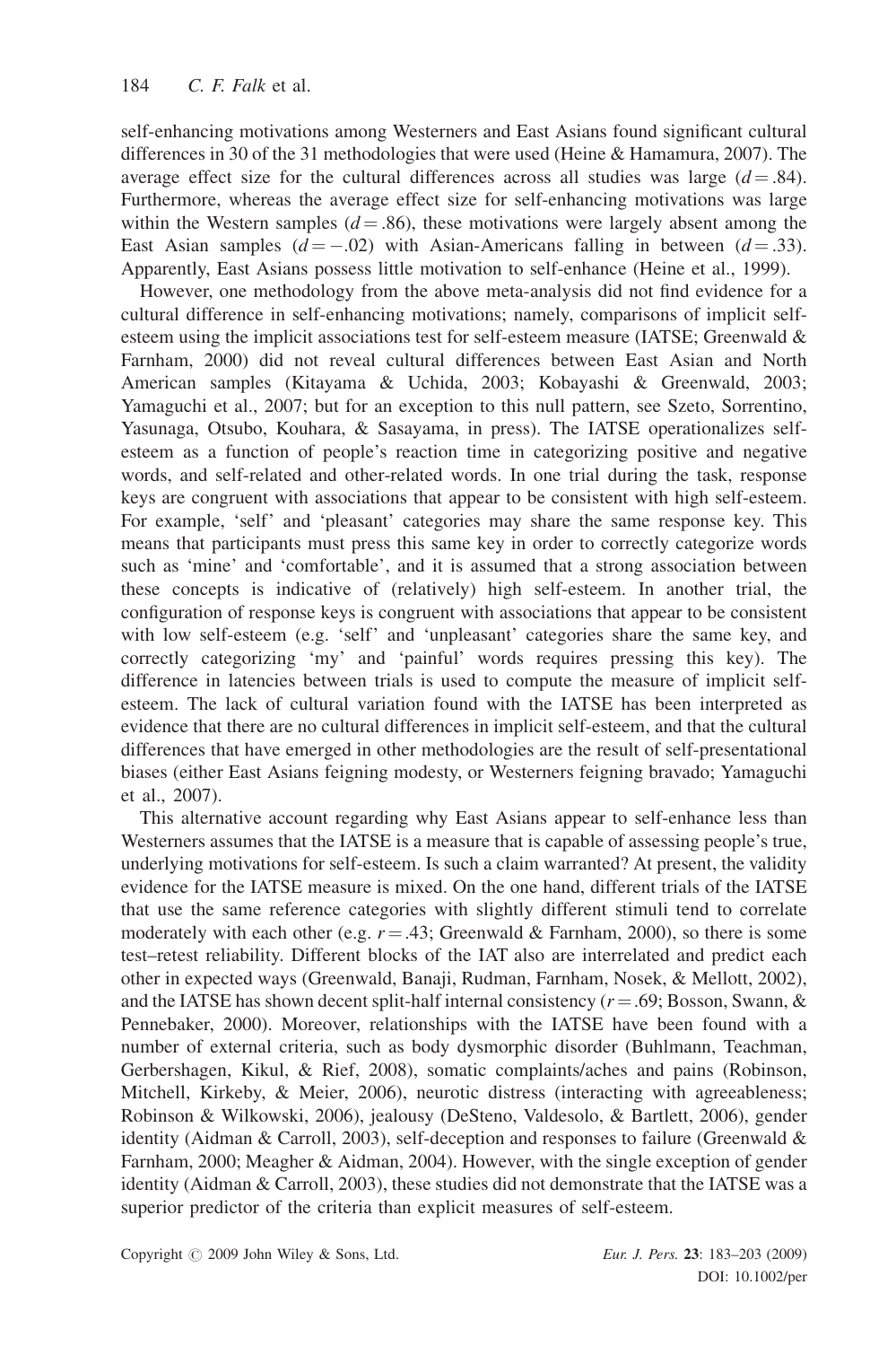The IATSE fluctuates somewhat in response to various experimental manipulations, such as priming with positive words (Dijksterhuis, 2004), threats to gender identity, social rejection and thoughts that one is racist (Rudman, Dohn, & Fairchild, 2007). In addition, mismatches between the IATSE and explicit self-esteem are predictive of narcissism and defensiveness (Jordan, Spencer, Zanna, Hoshino-Browne, & Correll, 2003; Schröder-Abé, Rudolph, Wiesner, & Schütz, 2007; Zeigler-Hill, 2006), anger suppression, nervousness and depressive attributional style (Schröder-Abé, Rudolph, & Schütz, 2007), suicidal ideation (Franck, De Raedt, Dereu, & Van den Abbeele, 2007), compensatory conviction (McGregor & Marigold, 2003), estimates that there is consensus regarding one's personal beliefs about social issues (McGregor, Nail, Marigold, & Kang, 2005), discrimination towards out-group members (Jordan, Spencer, & Zanna, 2005) and overpresentation (Olson, Fazio, & Hermann, 2007). This evidence is all consistent with the notion that the IATSE is a valid measure of some kind of feelings of positive self-regard.

On the other hand, there are a number of ways that the validity evidence for the IATSE is not so promising (see also Fiedler, Messner, & Bluemke, 2006; Nosek, Greenwald, & Banaji, 2006). High IATSE can occur by having a negative attitude towards the 'other' reference category without having positive attitudes about oneself (Blanton, Jaccard, Christie, & Gonzales, 2007; Karpinski, 2004; see also Pinter & Greenwald, 2005). 'Positive associations' obtained by the IAT may also be an artefact of rule-based categorizations that are induced by the nature of the task, rather than by any actual associations between concepts (Mitchell, 2004). In one investigation, Karpinski (2004) found that two IATSE scores in which the 'other' reference category was defined in a different way (i.e. an unspecified other or a best friend) were uncorrelated  $(r = -.03)$ . Furthermore, the IATSE correlates weakly, if at all, with explicit measures of self-esteem (average  $r = .13$  from a recent meta-analysis; Hofmann, Gawronski, Gschwendner, Le, & Schmitt, 2005), and it does not correlate positively with other implicit measures of selfesteem, nor with various external criteria (Bosson et al., 2000). Several studies have also found evidence that scores on the IAT (with other attitudes) can be faked by savvy participants and may not be indicative of only automatic processes (Conrey, Sherman, Gawronski, Hugenberg, & Groom, 2005; Fiedler, & Bluemke, 2005; Kim, 2003; Steffens, 2004; see also Banse, Seise, & Zerbes, 2001; Egloff & Schmukle, 2002). The fact that the IAT in general is so sensitive to experimental manipulations is suggestive that it may not represent a stable, enduring individual difference variable (Gawronski, LeBel, & Peters, 2007; see also Glen & Banse, 2004). Moreover, our own conversations with various researchers suggest that there have been an enormous number of studies conducted with the IATSE (indeed, it seems that there are relatively few researchers studying the self-concept who have not used the IATSE in at least one of their studies), and, in this sense, one would expect there to be more existing validity evidence if the IATSE really was a reliable and valid individual difference measure of positive self-feelings. We note, that in our above review of positive validity evidence of the IATSE that most of the evidence derives from studies assessing a mismatch between IATSE and explicit self-esteem scores (e.g. Jordan et al., 2003), which renders it difficult to assess the unique predictive power of the IATSE by itself. We could only find one study that demonstrated greater predictive validity of the IATSE compared with explicit self-esteem measures (Aidman & Carroll, 2003). In sum, there are a number of reasons to question the notion that the IATSE is a measure of true self-esteem.

We submit that the validity of the IATSE remains largely an open question, and thus it is not clear whether cultural differences in self-enhancement represent differences in people's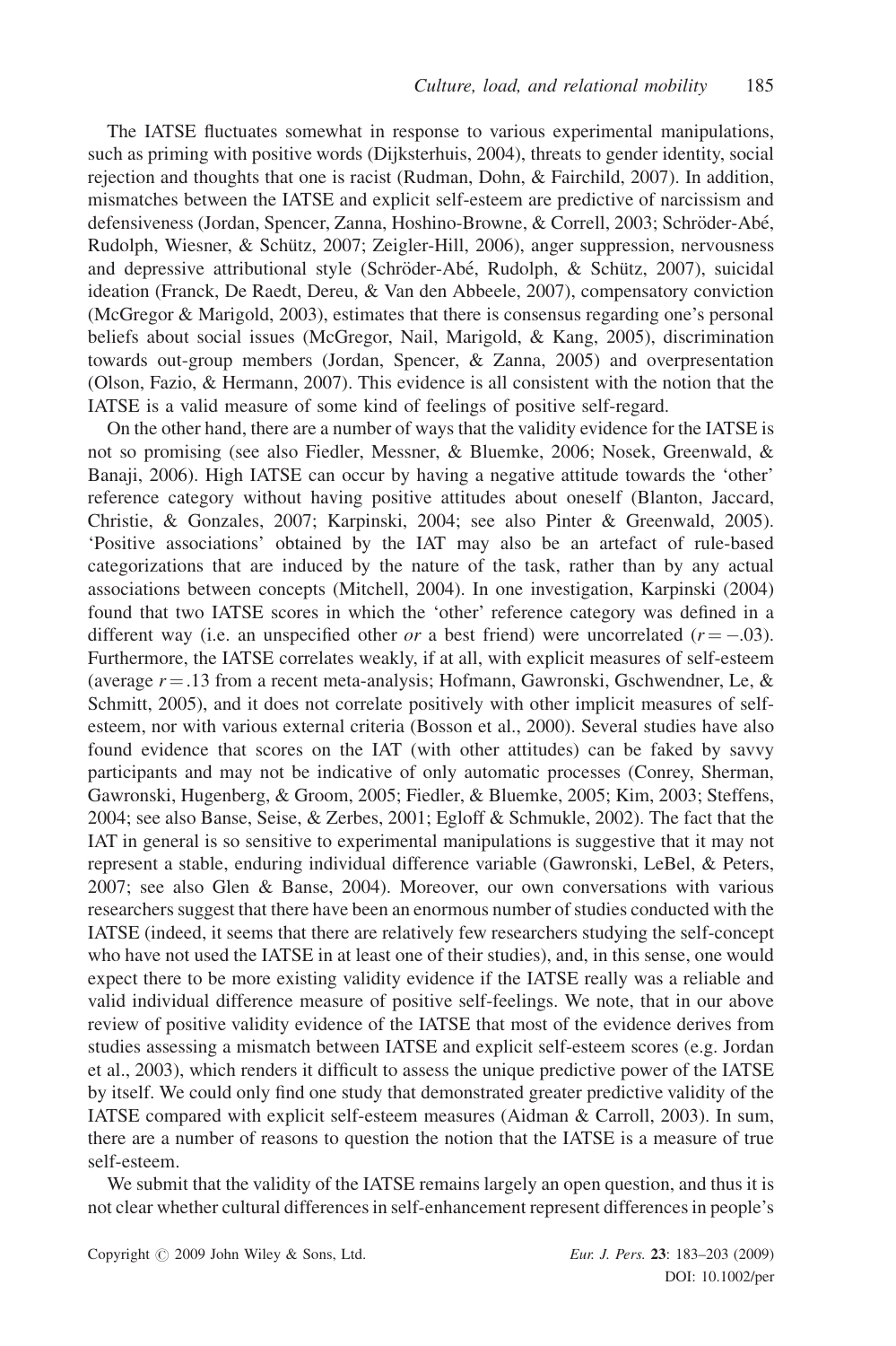'true feelings' or in self-presentational biases (but see Heine et al., 2001; Heine, Takata, & Lehman, 2000; Kurman, 2003, for further discussion). To distinguish between these two explanations of self-enhancement, it would be informative to assess whether cultural differences in self-esteem measures better reflect differences in controlled or automatic processes. For example, would there be similar cultural differences when people evaluate themselves under cognitive load, and thus are more under the influence of automatic processes? The present study seeks to answer this question by testing whether cultural differences in self-evaluation are found while participants are under attentional load, and compare these results to the IATSE. If assessments of automatic self-evaluations converged with results found with the IATSE, we could be more confident that cultural differences in self-enhancement are largely a matter of self-presentation. If, however, the results between the IATSE and automatic assessments of self-evaluations do not converge, this would be a further validity challenge to the IATSE.

# Explaining cultural differences in self-enhancement: the case of relational mobility

A number of different theoretical accounts have been offered to explain the cultural differences in self-enhancement that have previously been found (see Heine, 2005; Heine & Buchtel, 2009, for reviews). For example, self-enhancement has been found to be positively associated with independence (e.g. Heine et al., 1999; Oyserman, Coon, & Kemmelmeier, 2002), and entity theories of self (e.g. Heine et al., 2001), and negatively associated with dialectical thinking (Spencer-Rodgers, Peng, Wang, & Hou, 2004). Another main goal of the present study is to consider a novel account—people's ease at forming new relationships is associated with a higher motivation for self-enhancement.

Recently, there has been resurgence in the focus on societal level factors (e.g. social structure, social context, institutions), when interpreting cultural differences in behaviour and psychological tendencies (e.g. Cohen, 2001; Matsumoto, 2007; Yamagishi, Hashimoto, & Schug, 2008). Particularly, there has been an increase in investigations into the ways in which both actual and possible movement between relationships, groups or localities in a society can affect the behaviours and psychological processes of the people who reside within the society (Adams, 2005; Anderson, Adams, & Plaut, 2008; Kitayama, Ishii, Imada, Takemura, & Ramaswamy, 2006; Oishi, Lun & Sherman, 2007; Yamagishi, & Yamagishi, 1994). Yuki et al. (2007) have named 'relational mobility' as the amount of opportunities available for individuals to select new relationship partners, when necessary, in a given society or social context. Yuki and colleagues' relational mobility scale (Yuki et al., 2007), which assesses individuals' perceptions of relational mobility in their immediate social environment, has successfully mediated various cross-cultural differences that have been found between Westerners and Easterners to date, such as general trust (Yuki et al., 2007), perceived similarity between friends (Schug, Yuki, Horikawa, & Takemura, in press), attribution style (Kamaya & Yuki, 2008) and correlates of subjective well-being (Sato, Yuki, Takemura, Schug, & Oishi, 2008).

Contemporary 'cultural' approaches try to explain cross-cultural differences in terms of various culture-specific concepts such as self-construal, dialectical thinking and approach/ avoidance. The present approach has an advantage over these previous approaches in that it targets a socio-ecological variable—the degree to which one is living in a context where there are many opportunities to form new relationships— rather than a psychological trait variable, which raises questions about the origin of the cultural differences in the traits.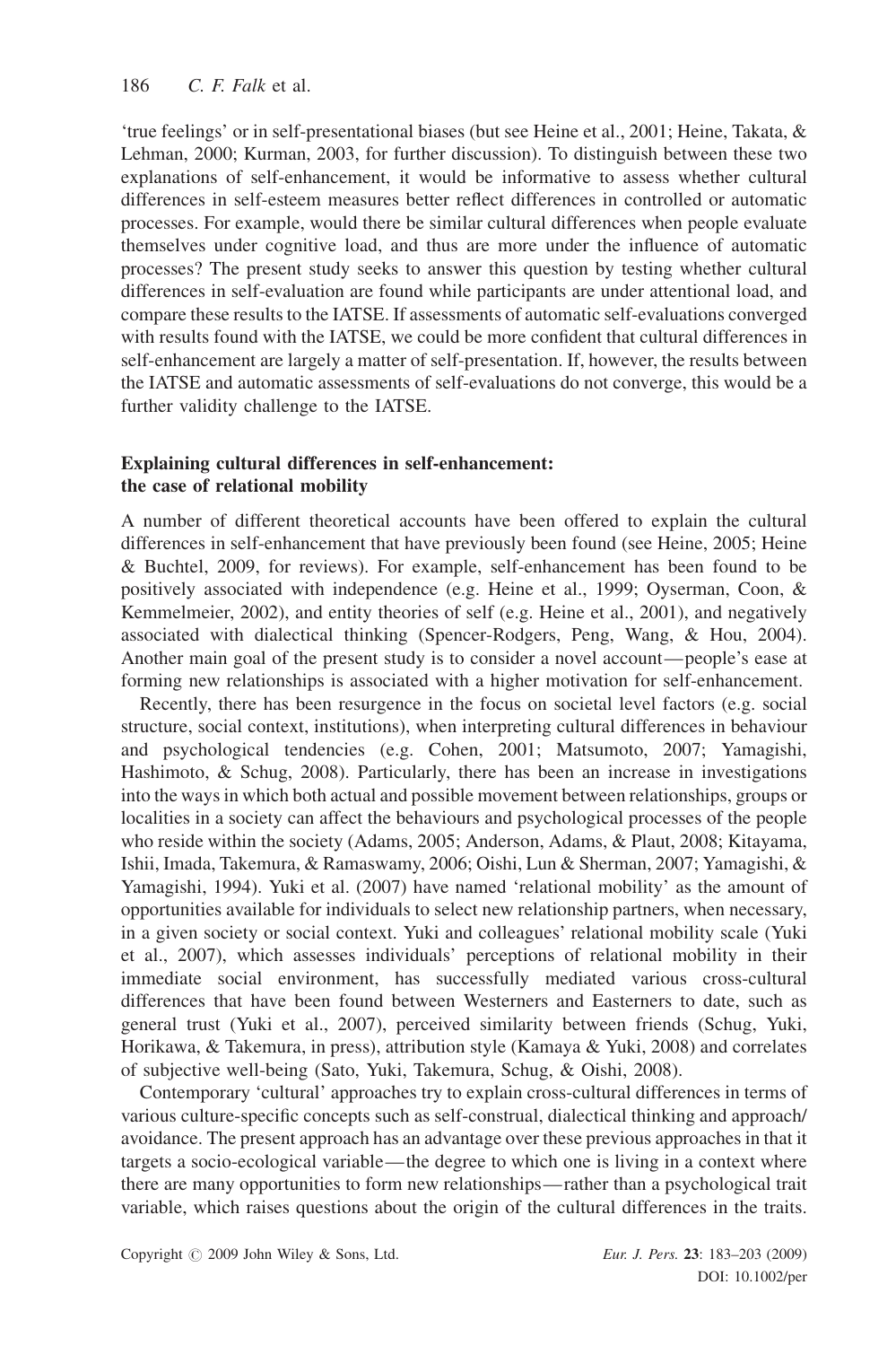Sato, Yuki, and Oishi (2007) have proposed that the cross-cultural differences in selfenhancement can also be explained in terms of differences in relational mobility. Societies high in relational mobility, such as North America, are comprised of 'open markets' of interpersonal relations and group memberships, where people continue to invest efforts into finding more desirable interaction partners with whom to establish relationships, or more desirable groups to join. However, achieving this goal can be challenging because other people are also pursuing the same desirable partners and groups. Consequently, the partners/groups will have freedom to select those who they think meet their high standards. Self-enhancement may be especially adaptive in this competitive marketplace. This is because viewing oneself as having socially valued traits will increase the subjective likelihood that one will be accepted by the approached party. With this elevated confidence, one can, without worry, pursue relations with others who would otherwise be out of their own market. In addition, a genuine belief that one has socially valued traits will make one's self-advertisement more attractive and trustworthy to the approached party; and increase the actual likelihood of being accepted. In sum, one reason why high self-esteem is more prevalent in societies high in relational mobility, such as North America, is because it helps individuals to pursue and acquire more desirable relationships and group memberships.

On the other hand, in societies low in relational mobility, such as East Asia, one's success in acquiring desirable interpersonal relationships is not much affected by one's market value, because relationships are generally predetermined and stable. Thus, looking at oneself as having high socially valued traits would not enhance one's relational opportunities. Moreover, believing that one has unrealistically desirable traits, as compared to others, could even be detrimental to the maintenance of stable and harmonious interpersonal relationships, because this could cause dissatisfaction about and tension among one's current relational partners. Furthermore, even if one decided to leave an interpersonal network, they would have few other opportunities to pursue (also see Adams, 2005; Anderson et al., 2008).

This idea relates to the sociometer theory of self-esteem (Leary, Tambor, Terdal, & Downs, 1995), which treats self-esteem as a general psychological marker of one's relational value in the eyes of other people (Leary & Baumeister, 2000). However, there are two novel points of emphasis here. First, the current theory emphasizes the role of selfevaluation and self-esteem as predictors of future success in the achievement and maintenance of beneficial interpersonal relationships, rather than just as assessors of past or present success in existing interpersonal relationships. Second, the present theory explains the reason why biased, rather than accurate perceptions of self-worth, can be ecologically adaptive within certain social structures (Sato et al., 2007).

Sato et al. (2007) found evidence for this claim. In a cross-cultural study, they found that students in the United States and Japan differed in their perceived relational mobility, as hypothesized, and this difference significantly mediated the cultural difference in selfesteem, as assessed by Rosenberg's (1965) self-esteem scale. In the present study, we will examine if this pattern will be replicated for cultural differences in self-enhancement, using both controlled and automatic measures of positive self-feelings.

### Overview of the present study

In general, the present study seeks to add more evidence to the debate as to whether cultural differences in self-enhancement are largely due to automatic processes or self-presentation biases, and we seek to test whether relational mobility can explain cultural differences in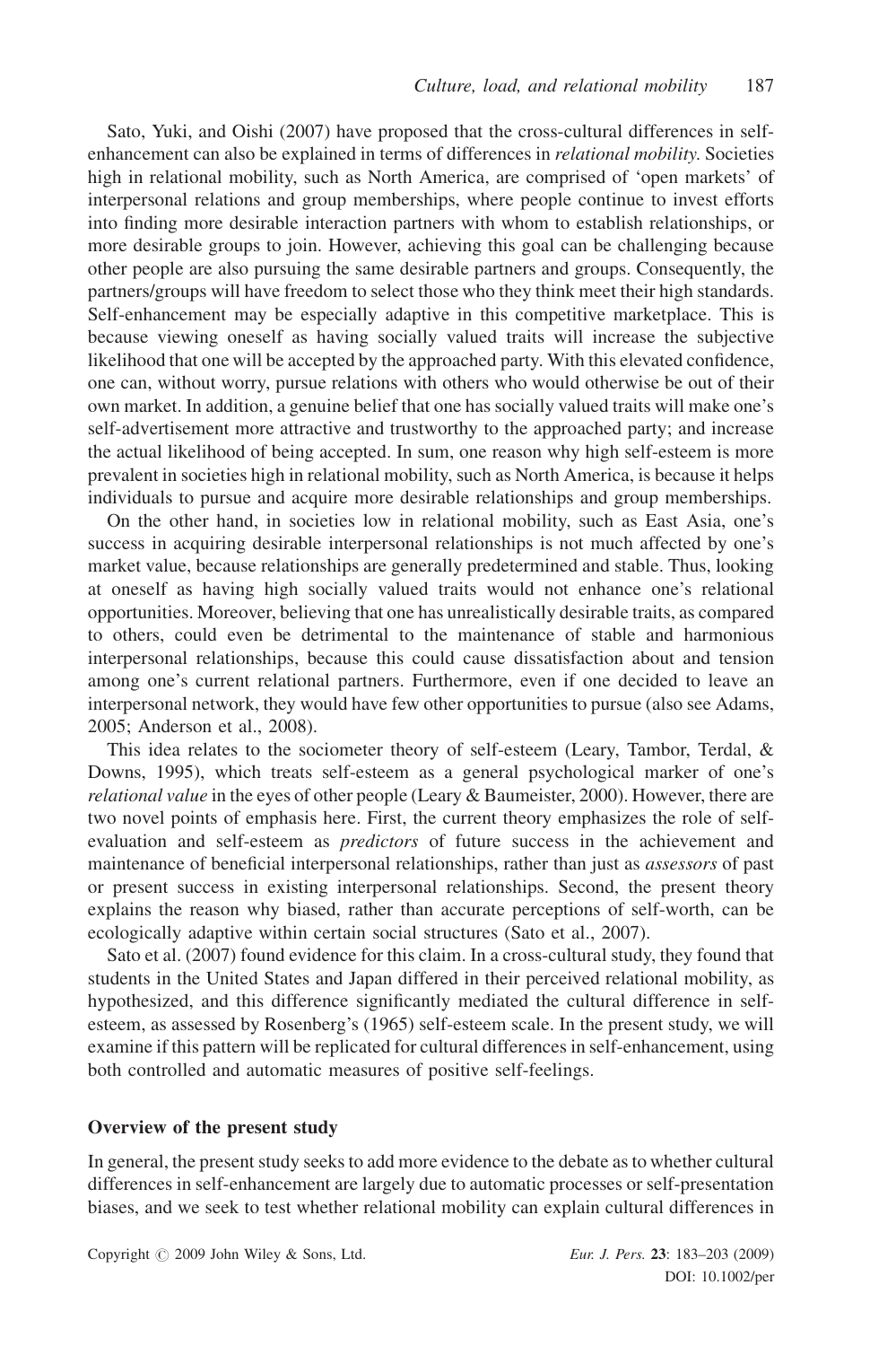self-enhancement. To accomplish the above goals, the present study does the following: (1) Explore whether cultural differences in self-enhancement between Japanese and Canadians can also be detected with a novel methodology, (2) investigate cultural differences in self-enhancement under cognitive load, (3) test the relationship between the IATSE and the novel measure of self-enhancement and (4) assess whether relational mobility can account for any cultural differences in self-enhancement that might emerge from the novel method.

Our primarymethod for assessing self-enhancementinthe present studyis a self-evaluation task similar to that developed by Paulhus, Graf, and van Selst (1989). In their original study, participants were asked to endorse or reject a series of positive, neutral and negatively valenced personality traits both under high- and low-attentional load. The high-attentional load condition constitutes a situation in which more automatic processes operate and should thus constitute a more implicit measure of self-enhancement, whereas the low-attentional load condition represents an explicit form of self-enhancement. Self-enhancement motivations would be evident to the extent that people endorse more positive traits than they do negative ones. In previous studies, Western participants have been found to evaluate themselves more positively under high than low attentional load (Koole, Dijksterhuis, & van Knippenberg, 2001; Paulhus et al., 1989), and evaluations under high-attentional load have shown stronger correlations with another implicit measure of self-enhancement (i.e. the name–letter and birthday-effect; Koole et al., 2001). Furthermore, because it is possible that the trait terms used in this paradigm might be viewed differently across cultures (see Sedikides, Gaertner, & Vevea, 2005), we obtained idiographic measures of trait importance. In addition, we measured relational mobility and the IATSE for each participant.

### **METHOD**

# Participants

Sixty-four Japanese students from Hokkaido University  $(23.4\%$  female; mean age = 18.98,  $SD = .86$ , sixty-five Asian-Canadian (70.8% female; mean age  $= 20.14$ ,  $SD = 1.90$ ) and sixty-one Euro-Canadian (73.8% female; mean age  $=$  21.66, *SD* = 5.19) students from the University of British Columbia participated in this study. The Japanese participants received 800 yen for participation, whereas the Canadian participants received either course credit or \$10.

# Materials and procedure

All study materials, instructions and tasks were simultaneously developed in both English and Japanese. Two translators, including one of the authors, worked together to ensure that the meanings were equivalent.

First, participants completed a paper questionnaire containing the relational mobility scale developed by Yuki et al. (2007; see also Schug et al., in press). It is comprised of 12 items, which aimed to measure relational mobility in the immediate society surrounding each individual ( $\alpha s = .77, .74$  and .85 for the Euro-Canadian, Asian-Canadian and Japanese groups, respectively). In order to avoid the possibility that people might selfenhance in their own assessments of their relational mobility, participants were asked to report their perceptions of the levels of relational mobility about people in their immediate society, rather than about themselves personally. Specifically, participants were asked to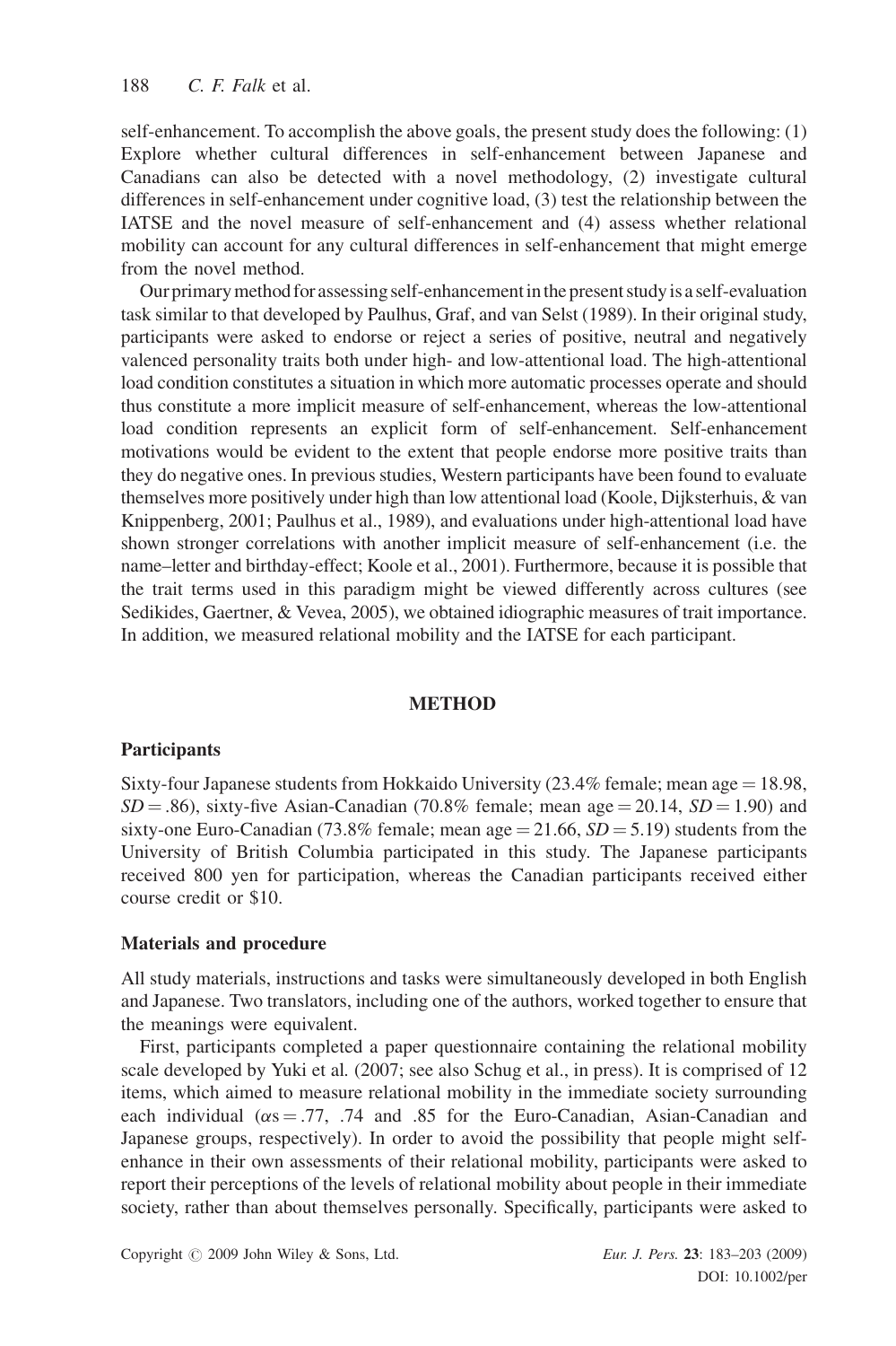indicate how relationally mobile they thought the students at their own university were. Sample items included: 'It is easy for UBC/Hokkaido University students to meet new people', 'UBC/Hokkaido University students can choose who they interact with', 'UBC/ Hokkaido University students are able to choose the groups and organizations they belong to' and 'even if UBC/Hokkaido University students were not satisfied with their current relationships, they would often have no choice but to stay with them' (reversed).

Then participants completed the self-evaluation task on a computer. Its administration constituted a 3 (culture: Japanese vs. Asian-Canadian vs. Euro-Canadian)  $\times$  2 (attentional load: Low load vs. high load) mixed-model factorial design with attentional load condition as the within-subjects factor. When in the low load condition, participants were asked to remember a one-digit number, whereas in the high load condition, participants were asked to remember an eight-digit number. This manipulation of attentional load has been used in previous studies using the same self-evaluation task (Koole et al., 2001). Participants were presented with 30 personality traits, one trait at a time on the screen. As the traits appeared, participants categorized each trait as characteristic of 'me' or 'not me' by pressing a corresponding key on a keyboard. They did this both in the low and high load conditions (the order was counterbalanced). This is the same procedure for evaluating oneself used by Paulhus et al. (1989) and Koole et al. (2001, Studies 3 and 4). The 30 traits used in the selfevaluation task were the same as used in Heine and Renshaw (2002), which varied substantially in their valence, and were shown to be comparably understood across the two cultural groups.

Following this, participants completed another paper questionnaire containing ratings for each of the 30 personality traits on a Likert scale from 1 (not desirable at all) to 7 (very desirable), and some demographics items.

Finally, participants completed an IATSE measure. Several versions of the IATSE have been employed in previous research. In general, we used the order of IATSE trials (and counterbalancing) identical to that described by Greenwald and Farnham (2000). Pleasant (warm, happy, joy, pleasure, comfortable) and unpleasant (ugly, filthy, painful, shameful, distress) constituted one pair of categories. For the second pair of categories, we chose *self* (I, me, my, mine, self) and best friend (friend, bud, companion, buddy, pal) as using these categories provides a strong test of cultural differences (i.e. it is more likely for Japanese to consider an in-group member as pleasant than if a general 'other' category were used). The words for all categories were previously used by Kobayashi and Greenwald (2003). The IATSE was computed using the latest scoring procedure (Greenwald, Nosek, & Banaji, 2003).

### RESULTS

#### Cultural group equivalence

The three cultural groups (Japanese, Asian-Canadian and Euro-Canadian) differed in gender,  $\chi^2(2) = 41.07$ ,  $p < .001$ , age,  $F(2,187) = 11.04$ ,  $p < .001$ , and form of compensation,  $\chi^2(2) = 125.74$ ,  $p < .001$ . These variables were included as covariates in all analyses in order to rule them out as possible confounds.

#### Attentional load manipulation check

To ensure that attentional load was an effective manipulation, we examined average reaction time (in milliseconds) with a 3 (culture: Japanese, Asian-Canadian, Euro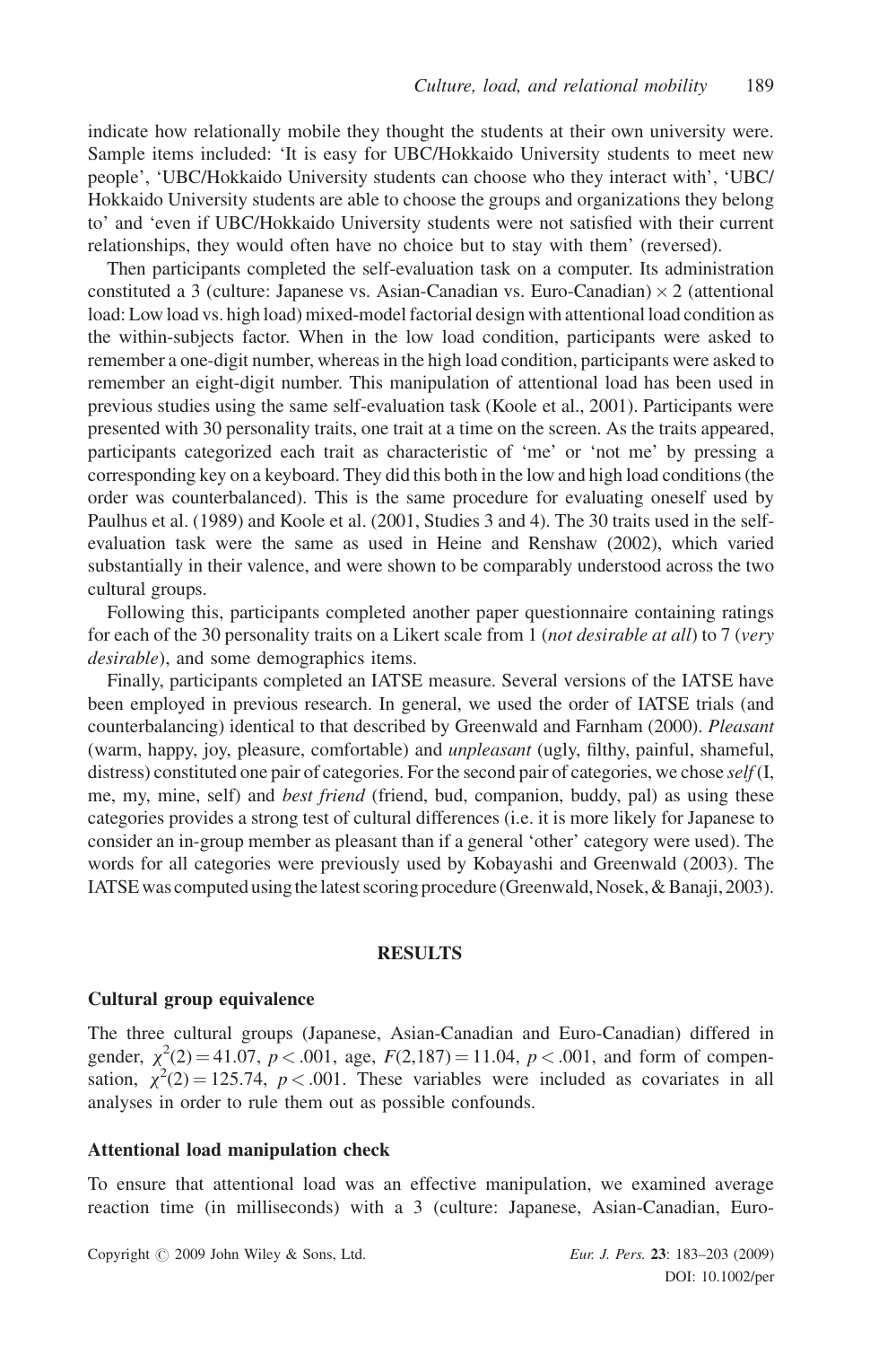Canadian)  $\times$  2 (load: High vs. low) mixed-factorial ANCOVA with culture as the between subjects factor, load as the within subjects factor, and with gender, compensation and age (centred) as covariates. If it was the case that participants were actually working on two tasks simultaneously (as opposed to ignoring one task), we would expect that latencies would be longer under the high-load condition versus the low-load condition. We found this predicted effect,  $F(1,184) = 60.87$ ,  $p < .001$ ,  $\eta_p^2 = .25$ , such that those in the high-load condition (adjusted  $M = 1273.63$ ) took on average 179.33 milliseconds longer to respond for each trait than those in the low-load condition (adjusted  $M = 1094.30$ ). Furthermore, there was no load  $\times$  culture interaction,  $F(2,184) = 1.50$ ,  $p = .23$ ,  $\eta_p^2 = .016$ , indicating that the load manipulation was comparably effective for all cultural groups. Age was also a significant predictor of response latencies,  $F(1,184) = 17.86$ ,  $p < .001$ ,  $\eta_p^2 = .088$ , such that those who were older were also slower on the task.

# Overview of analyses

Analysis of the self-evaluation task results was conducted using hierarchical linear modelling (HLM; or multilevel modelling; Raudenbush & Bryk, 2002). Three HLM models were constructed. The first, described below, constituted the basic model which examined self-enhancement across cultures and attentional load conditions. The other two models, described later, added terms to test the relationship of the IATSE and relational mobility with self-enhancement. In all models, individuals served as Level 2 clusters with measures nested inside individuals at Level 1. Data points within each cluster contained a binary value indicating the endorsement of a trait  $(0 = 'not me', 1 = 'me'),$  a binary value indicating whether the endorsement was measured under attentional load  $(-.5 = low load, .5 = high load)$  and the participants' subjective rating of the trait in terms of desirability (from 1 to 7). Since trait endorsement was evaluated twice for each of the 30 traits (once under low-attentional load and once under high-attentional load), 60 data points existed for each participant. Thus, the Level 1 equation predicted trait endorsement from trait desirability ratings (grand mean centred), attentional load and the interaction between ratings and load. The strength of the trait desirability rating–endorsement relationship indicated the level of self-enhancement whereas the interaction between load and trait desirability ratings indicated whether attentional load changed the nature of the rating–endorsement relationship. These relationships with the outcome were modelled with a logit link function and a binomial error distribution (the HLM equivalent of a logistic regression), and estimations were obtained using penalised quasilikelihood.

For the basic HLM model, culture, gender  $(-.5 = \text{female}, .5 = \text{male})$ , age (centred) and compensation  $(-.5 = \text{credit}, .5 = \text{paid})$  were Level 2 predictors of the Level 1 intercept and slopes. Culture was dummy coded with Euro-Canadians serving as the reference group (Culture1: Euro-Canadian = 0, Asian-Canadian = 1, Japanese = 0; Culture2: Euro- $Canadian = 0$ ,  $Asian$ -Canadian  $= 0$ , Japanese  $= 1$ ). Therefore, Culture1 represented the difference between the Euro-Canadians and the Asian-Canadians, whereas Culture2 represented the difference between the Euro-Canadians and the Japanese. Random effects, r, were included for all Level 2 equations. The slopes for attentional load and culture  $\times$  load were not found to significantly vary, and these random effects were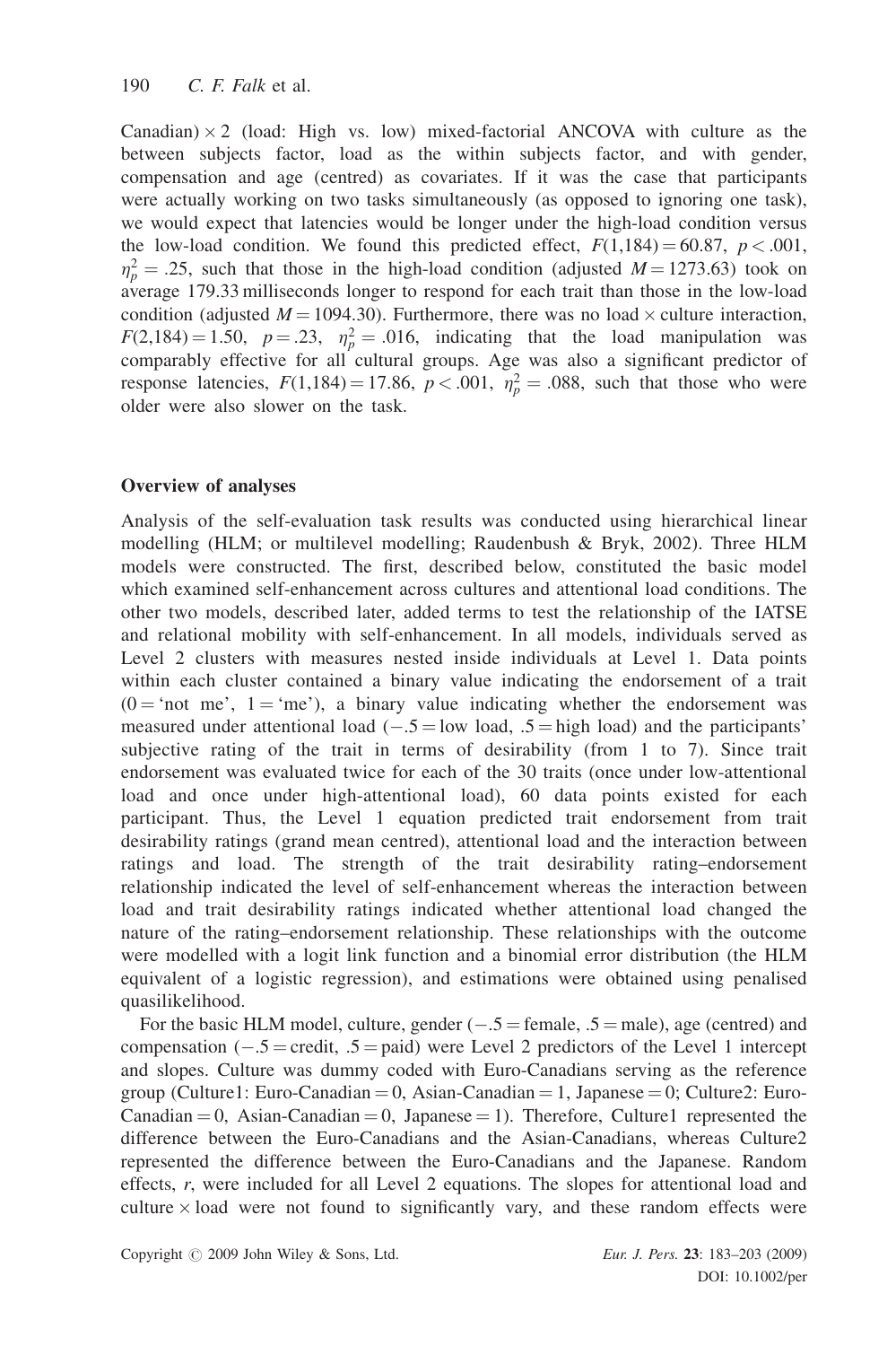eliminated from the model. The full basic mixed-model equation appears below and results for this basic model appear in Table 1:

$$
\ln\left(\frac{p(\text{endorse}=1)}{1-p(\text{endorse}=1)}\right) = \left(\beta_{00} + \beta_{01}(\text{Culture1}) + \beta_{02}(\text{Culture2}) + \beta_{03}(\text{Age}) + \beta_{04}(\text{Gender}) + \beta_{05}(\text{Comparison}) + r_0\right) + \left(\beta_{10} + \beta_{11}(\text{Culture1}) + \beta_{12}(\text{Culture2}) + \beta_{13}(\text{Age}) + \beta_{14}(\text{Gender}) + \beta_{15}(\text{Comparison}) + r_1\right) \times (\text{Rating}) + \left(\beta_{20} + \beta_{21}(\text{Culture1}) + \beta_{22}(\text{Culture2}) + \beta_{23}(\text{Age}) + \beta_{24}(\text{Gender}) + \beta_{25}(\text{Comparison})\right) \times (\text{Load}) + \left(\beta_{30} + \beta_{31}(\text{Culture1}) + \beta_{32}(\text{Culture2}) + \beta_{33}(\text{Age}) + \beta_{34}(\text{Gender}) + \beta_{35}(\text{Comparison})\right) \times (\text{Rating} \times \text{Load}) + e_1
$$

On a conceptual level, we were interested in the relationship between participants' desirability ratings of each personality trait and whether or not participants claimed to have the trait during the self-evaluation task (trait endorsement). The strength of this relationship indicates the degree to which participants rate positive traits as characteristic of themselves and negative traits as not characteristic of themselves. Essentially, this relationship constitutes the degree of self-enhancement for each participant and can be calculated for each participant. HLM allows us to then tell whether the strength of this relationship tends to vary on average due to the participant's cultural background, attentional load, the interaction between culture and attentional load, relational mobility and the IATSE.

### Culture and rating-endorsement

The trait rating–endorsement relationship constituted the primary measure of selfenhancement—a significant positive coefficient indicated that as trait importance increased, individuals claimed to have the trait more often. Thus, the extent to which culture moderated this relationship was of primary interest. Indeed, cross-level interactions with both culture dummy codes were found,  $\beta_{11} = -.27$ ,  $t(184) = -.3.65$ ,  $p = .001$ , and  $\beta_{12} = -1.00$ ,  $t(184) = -6.46$ ,  $p < .001$  for Culture1 and Culture2, respectively.<sup>1</sup> This indicated that the Euro-Canadian group self-enhanced the most,  $\beta_{10} = 1.06$ ,  $t(184) = 12.63$ ,  $p < .001$ , whereas the Asian-Canadians showed significantly less selfenhancement,  $\beta_{10} = .79$ ,  $t(184) = 10.62$ ,  $p < .001$ , and the Japanese even less selfenhancement,  $\beta_{10} = .05$ ,  $t(184) = .63$ ,  $p = .53$ .<sup>2</sup> The Japanese coefficient, albeit nominally positive, was not significantly different from 0. These effects are similar to the results found using several alternative measures of self-enhancement in the meta-analysis by Heine and Hamamura (2007)—the effect sizes in that meta-analysis were  $ds = .86, .33$  and  $-.02,$  for European-American, Asian-American and East Asian samples, respectively.

To enhance interpretation of the above coefficients, we computed the value of the regression equation for each cultural group for low  $(-1 SD)$  and high  $(+ 1 SD)$  trait desirability ratings, holding all other predictors constant at 0 (e.g. similar to Aiken & West,

Copyright © 2009 John Wiley & Sons, Ltd. Eur. J. Pers. 23: 183–203 (2009)

<sup>&</sup>lt;sup>1</sup>All coefficients from these analyses are unstandardized and are assumed to follow a *t*-distribution rather than a *z*distribution (Bryk & Raudenbush, 1992). Approximate degrees of freedom for all coefficients not only depend on the number of data points and predictors for each model, but also whether the specific Level 1 parameter is

appropriately modelled as fixed (df's 183–184) or random (df's 11370–11374).<br><sup>2</sup> From the HLM equation,  $\beta_{10}$  is the coefficient that represents the rating–endorsement relationship when all covariates are equal to 0. Since we are technically decomposing an interaction here, we repeat the use of this coefficient (and its subscript) to indicate this rating–endorsement relationship for each cultural group. We use a similar convention of repeating coefficients when breaking down other interactions elsewhere in this paper.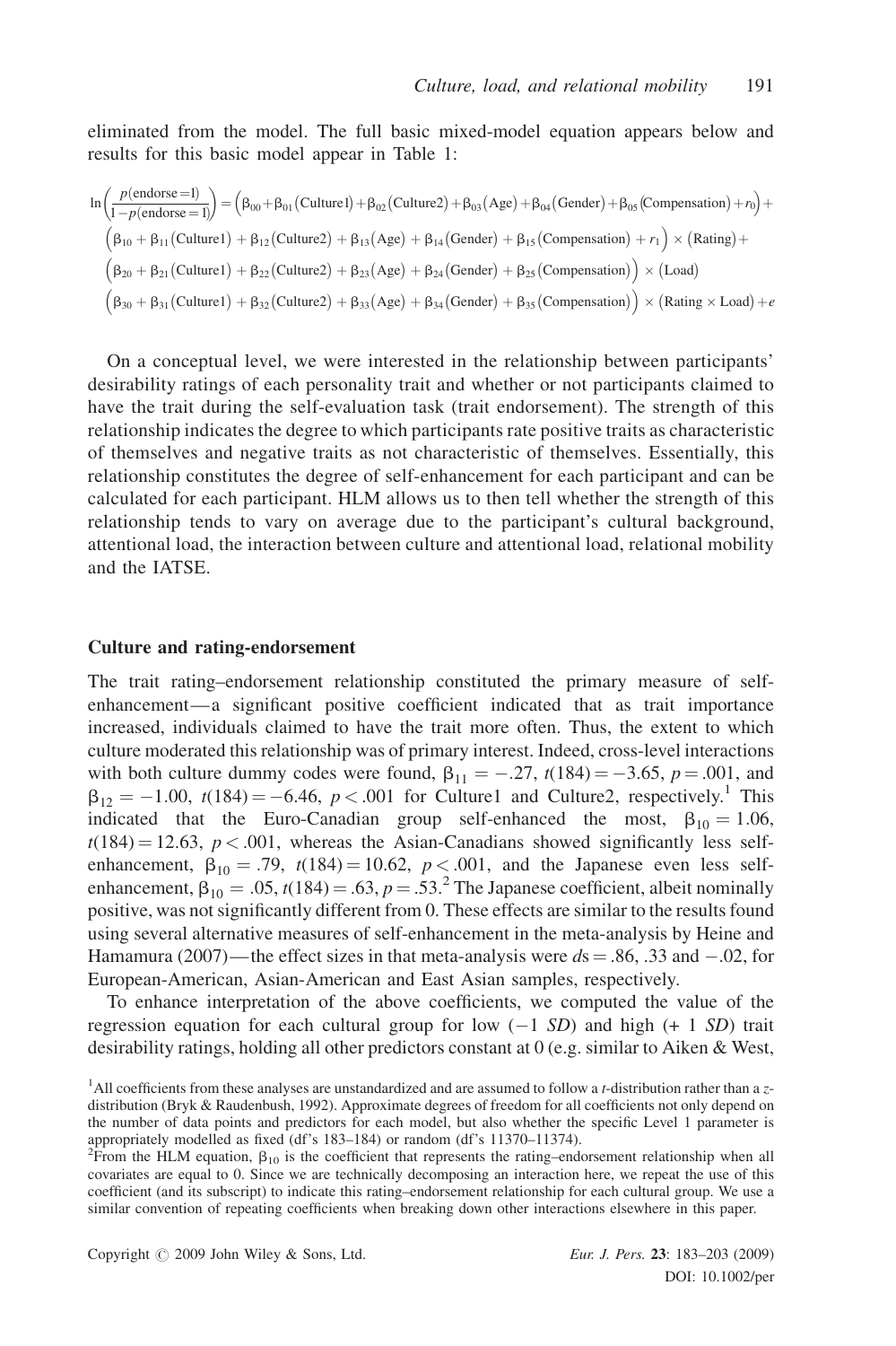### 192 C. F. Falk et al.

| <b>Fixed Effect</b>        | Coefficient        | se    | df    | t Ratio          | Odds ratio |
|----------------------------|--------------------|-------|-------|------------------|------------|
| Endorsement mean           |                    |       |       |                  |            |
| Intercept, $\beta_{00}$    | .49                | 0.11  | 184   | $4.39***$        | 1.64       |
| Culture1, $\beta_{01}$     | .09                | 0.11  | 184   | 0.89             | 1.10       |
| Culture2, $\beta_{02}$     | $-.42$             | 0.21  | 184   | $-2.05*$         | 0.66       |
| Age, $\beta_{03}$          | .02                | 0.01  | 184   | 1.57             | 1.02       |
| Gender, $\beta_{04}$       | $-.11$             | 0.08  | 184   | $-1.34$          | 0.90       |
| Compensation, $\beta_{05}$ | .08                | 0.18  | 184   | 0.41             | 1.08       |
| Rating slope               |                    |       |       |                  |            |
| Intercept, $\beta_{10}$    | 1.06               | 0.08  | 184   | $12.63***$       | 2.88       |
| Culture1, $\beta_{11}$     | $-0.27$            | 0.07  | 184   | $-3.65***$       | 0.76       |
| Culture2, $\beta_{12}$     | $-1.00$            | 0.16  | 184   | $-6.46***$       | 0.37       |
| Age, $\beta_{13}$          | $-0.01$            | 0.01  | 184   | $-1.44$          | 0.99       |
| Gender, $\beta_{14}$       | 0.01               | 0.07  | 184   | 0.21             | 1.01       |
| Compensation, $\beta_{15}$ | 0.10               | 0.13  | 184   | 0.79             | 1.11       |
| Load slsope                |                    |       |       |                  |            |
| Intercept, $\beta_{20}$    | $-0.005$           | 0.08  | 11374 | $-0.06$          | 1.00       |
| Culture1, $\beta_{21}$     | $-0.09$            | 0.08  | 11374 | $-1.16$          | 0.92       |
| Culture2, $\beta_{22}$     | 0.02               | 0.15  | 11374 | 0.17             | 1.03       |
| Age, $\beta_{23}$          | 0.01               | 0.01  | 11374 | 1.28             | 1.01       |
| Gender, $\beta_{24}$       | 0.11               | 0.06  | 11374 | $1.87^{\dagger}$ | 1.11       |
| Compensation, $\beta_{25}$ | 0.004              | 0.13  | 11374 | 0.03             | 1.00       |
| Rating X load slope        |                    |       |       |                  |            |
| Intercept, $\beta_{30}$    | $-0.06$            | 0.04  | 11374 | $-1.44$          | 0.94       |
| Culture1, $\beta_{31}$     | 0.02               | 0.04  | 11374 | 0.35             | 1.02       |
| Culture2, $\beta_{32}$     | 0.05               | 0.07  | 11374 | 0.74             | 1.05       |
| Age, $\beta_{33}$          | 0.01               | 0.005 | 11374 | 1.59             | 1.01       |
| Gender, $\beta_{34}$       | 0.03               | 0.03  | 11374 | 0.93             | 1.03       |
| Compensation, $\beta_{35}$ | 0.02               | 0.06  | 11374 | 0.44             | 1.02       |
| Random effects             | Variance component |       | sd    | df               | $\chi^2$   |
| Intercept, $r_0$           | 0.20               |       | 0.45  | 184              | 531.82***  |
| Rating slope, $r_1$        | 0.12               |       | 0.35  | 184              | 964.12***  |

Table 1. HLM fixed effects for the basic model

 $p \leq .10; \, {}^*p \leq .05; \, {}^{***}p \leq .001.$ 

1991). Because the resulting values were in terms of logits, we converted them to more interpretable odds ratios and probabilities. As shown in Figure 1, the odds of endorsing a trait high in desirability was 15.89 (Pr = 94.08%) for Euro-Canadians, 9.79 (Pr = 90.73%) for Asian-Canadians and 1.21 ( $Pr = 54.68\%$ ) for Japanese. For a trait low in desirability, the odds of endorsement were 0.16 (Pr = 14.45%) for Euro-Canadians, 0.33 (Pr = 24.85%) for Asian-Canadians and  $0.96$  (Pr = 48.96%) for Japanese.

# Culture and load X rating–endorsement

If cultural differences in self-enhancement were merely due to self-presentational biases, we would expect, for example, that Euro-Canadians would have a weaker rating– endorsement relationship under high load or that Japanese would have a stronger rating– endorsement relationship under high load, as high-attentional load may reduce the ability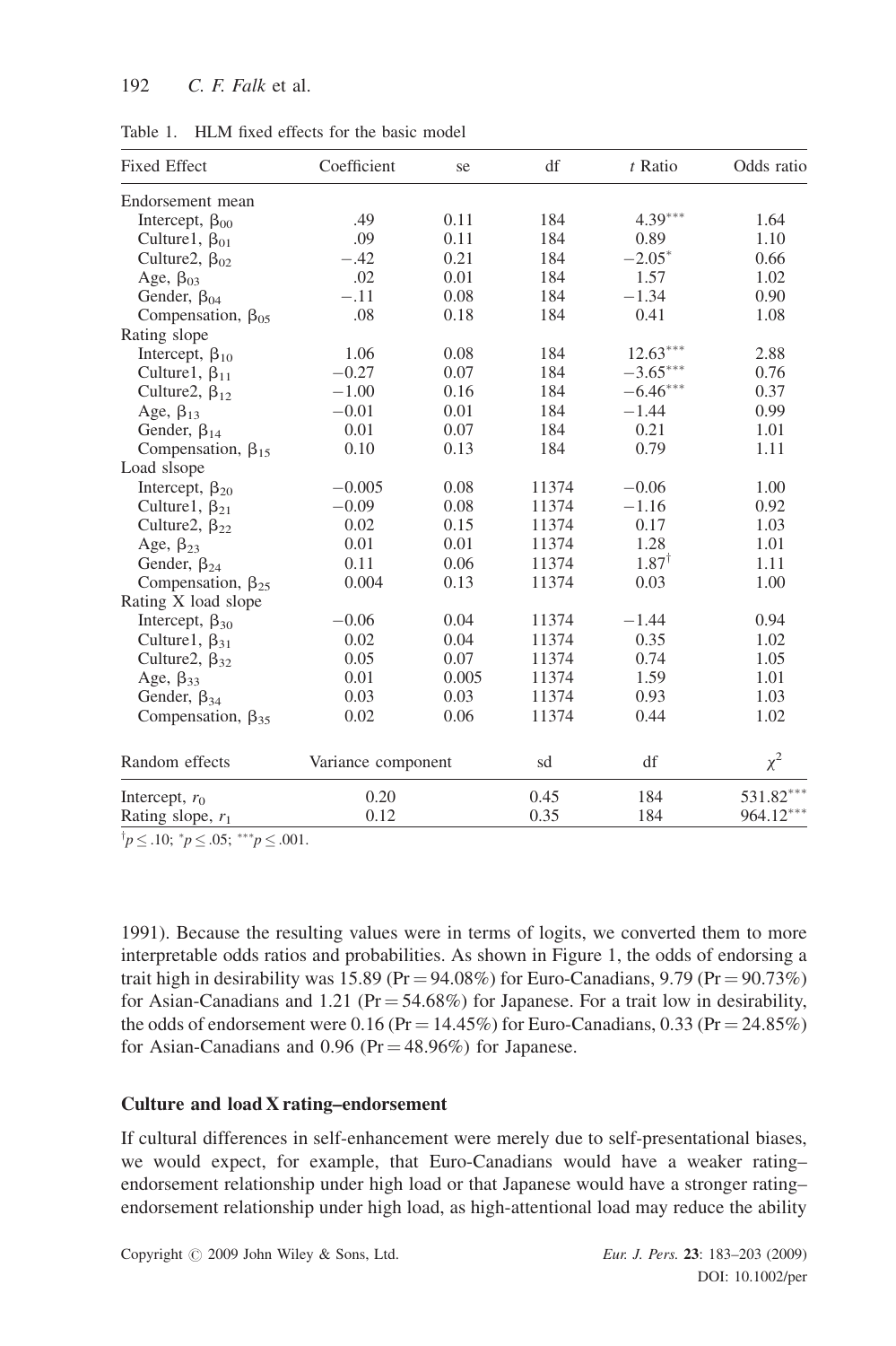

Figure 1. Proportion of low  $(-1 S D)$  and high  $(+1 S D)$  desirable traits endorsed by each cultural group. Proportions represent predicted values from the basic HLM model equation.

of controlled processes to operate in self-presentation. On the other hand, if it is the case that cultural differences in self-enhancement are due in part to automatic processes, we may expect that cultural differences in the rating-endorsement relationship may be maintained or even enhanced under high load. The load  $\times$  rating–endorsement coefficient indicated whether the rating–endorsement relationship was different between the low- and high-attentional load conditions. The results of this interaction term with culture were nonsignificant,  $\beta_{31} = .02$ ,  $t(11374) = .35$ ,  $p = .72$ , and  $\beta_{32} = .05$ ,  $t(11374) = .74$ ,  $p = .46$ , for Culture1 and Culture 2, respectively. In addition, the load  $\times$  rating–endorsement relationship was nominally negative, but not significantly different from 0, for all three cultural groups,  $\beta_{30} = -.06$ ,  $t(11374) = -1.44$ ,  $p = .15$ ,  $\beta_{30} = -.05$ ,  $t(11374) = -1.61$ ,  $p = .11$ , and  $\beta_{30} = -.01$ ,  $t(11374) = -.31$ ,  $p = .75$  (Euro-Canadians, Asian-Canadians and Japanese, respectively). This indicates that load did not affect the level of self-enhancement for any of the three cultural groups. Therefore, inferences drawn regarding overall cultural differences in self-enhancement hold for both low- and high-attentional load conditions; the cultural differences do not appear to be due to self-presentational biases.

# IATSE analysis

We next investigated whether cultural differences existed in the IATSE, and whether the IATSE predicts self-enhancement when under either low- or high-attentional load. To test for cultural differences, we conducted a multiple regression analysis with the IATSE as the dependent variable and Culture1, Culture2, age, gender and compensation simultaneously entered as predictors. Predictors were coded/scaled in the exact same manner as in the HLM analysis and were the same predictors as in all Level 2 equations from the basic model. This analysis revealed no cultural differences in the IATSE,  $b = .002$ ,  $\beta = .002$ ,  $t(184) = .03$ ,  $p = .98$ , and  $b = -.11$ ,  $\beta = -.14$ ,  $t(184) = -.9$ ,  $p = .37$ , for Culture1 and Culture2, respectively. Although the Euro-Canadian (adjusted  $M = .20$ ) and Asian-Canadian (adjusted  $M = .20$ ) groups had nominally higher IATSE scores than the Japanese group (adjusted  $M = .10$ ), these differences were not significant. This is consistent with most findings from previous cross-cultural IATSE studies (Kitayama & Uchida, 2003; Kobayashi & Greenwald, 2003; Yamaguchi et al., 2007; but see Szeto et al., in press, for an exception). No other variables in the regression model were significant predictors of the IATSE (all  $p$ 's  $> 0.2$ ). In addition, relational mobility was not correlated with the IATSE,  $r = -.00$ , ns.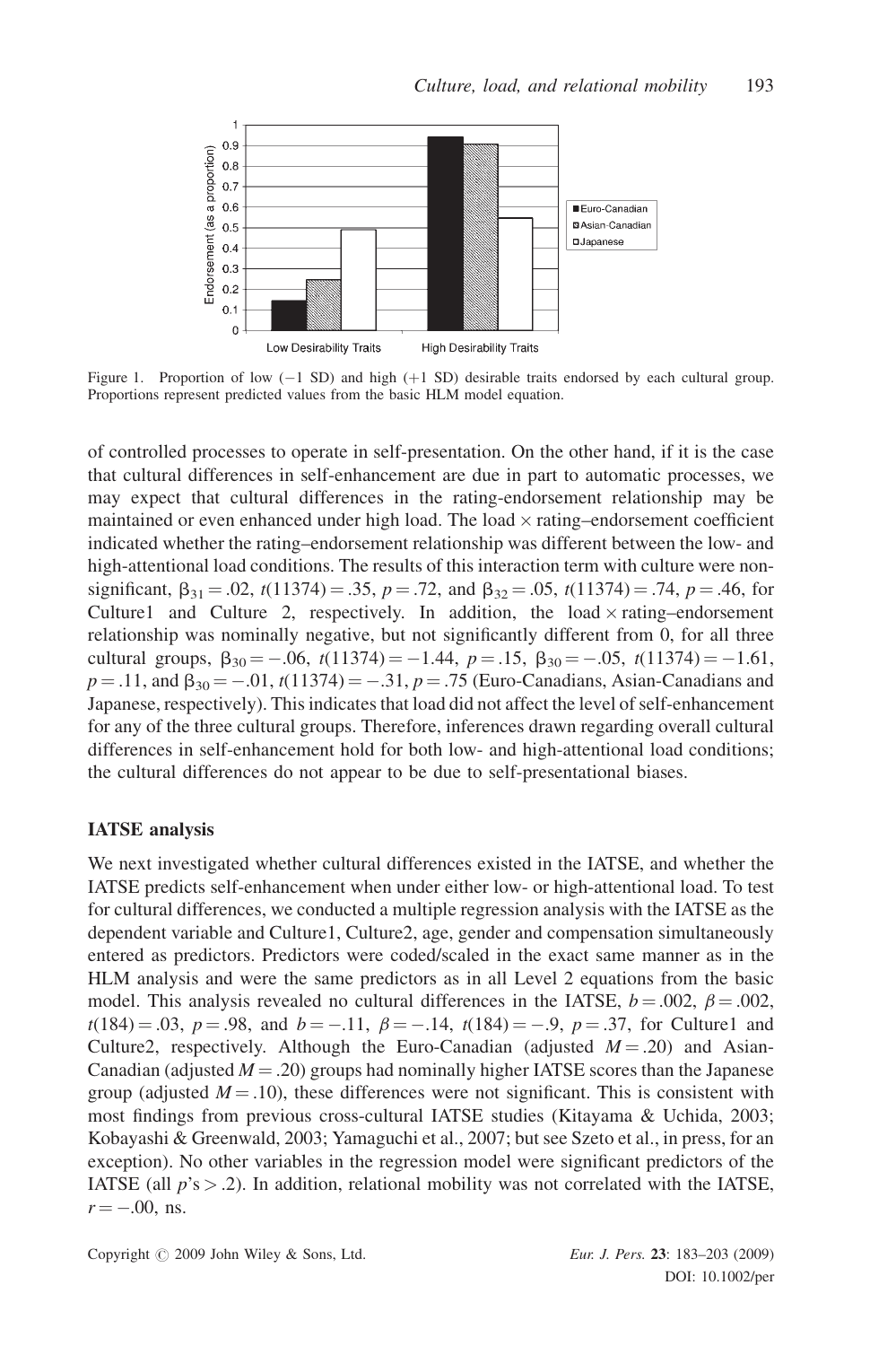To test whether the IATSE could predict self-enhancement on the self-evaluation task in an expected way, the IATSE (centred) was added as a predictor to all Level 2 equations of the basic HLM model. This allowed us to test whether the rating–endorsement relationship could be predicted by the IATSE and whether this relationship was stronger or weaker while under attentional load. The rating  $\times$  IATSE cross-level interaction was significant,  $\beta_{16} = -.17$ ,  $t(183) = -2.01$ ,  $p < .05$ , and the rating  $\times$  load  $\times$  IATSE cross-level interaction was marginally significant, and  $\beta_{36} = .08$ ,  $t(11370) = 1.87$ ,  $p = .06$ . To interpret these results, we examined the higher-order effect. Under low-attentional load, the IATSE significantly moderated the rating–endorsement relationship,  $\beta_{16} = -.21$ ,  $t(183) = -2.37$ ,  $p = .02$ , such that those who scored higher on the IATSE had a lower rating–endorsement relationship. In other words, higher implicit self-esteem (as measured by the IATSE) was associated with significantly lower levels of self-enhancement. Under high-attentional load, the direction of the relationship between the IATSE and the rating–endorsement relationship was the same, but did not reach significance,  $\beta_{16} = -.13$ ,  $t(183) = -1.52$ ,  $p = .13$ . That is, if self-evaluation under high-attentional load constitutes an implicit measure of self-esteem as suggested by previous research (e.g. Koole et al., 2001), the IATSE was nominally negatively related to another implicit measure of self-esteem. This is in addition to negative correlations between the IATSE with other implicit measures already noted by Bosson et al. (2000). These latter findings represent validity problems for the IATSE.

### Mediation analysis: Relational mobility

We examined whether relational mobility mediated the cultural differences in selfenhancement. Specifically, we expected that cultures would differ in relational mobility such that Euro-Canadians would be the highest, followed by Asian-Canadians and finally Japanese, as similar cultural differences have been found in previous research (Sato et al., 2007). Further, we anticipated that relational mobility would relate to the cultural differences in self-enhancement.

Since the cultural differences found in self-enhancement were identified with an HLM model, models appropriate for examining mediation within this context were employed (see Krull & MacKinnon, 2001).<sup>3</sup> The two mediation models we used are depicted in Figures 2 and 3. We expected that individual differences in relational mobility could be predicted from the Culture1 and Culture2 dummy codes. The same multiple regression model used to test for differences in the IATSE was used to test whether cultures differed in relational mobility. Both Culture1,  $b = -.41$ ,  $\beta = -.30$ ,  $t(184) = -3.71$ ,  $p < .001$ , and Culture2,  $b = -.50$ ,  $\beta = -.37$ ,  $t(184) = -2.51$ ,  $p = .01$ , were found to be significant predictors of relational mobility. Confirming our predictions, the Euro-Canadian group (adjusted  $M = 4.66$ ) was higher in relational mobility than both the Asian-Canadian (adjusted  $M = 4.25$ ) and Japanese group (adjusted  $M = 4.17$ ). This establishes the first path for both mediation models. Age was the only other significant predictor of relational

 $3$ Our procedure of testing the a and b paths of the mediational model is sufficient to establish mediation and has good power while controlling Type I error rates compared to other methods (MacKinnon, Lockwood, Hoffman, West, & Sheets, 2002). Furthermore, confidence intervals for the indirect effect were determined using asymmetric confidence limits, which are more accurate than methods based on normal theory (i.e. Sobel's test) and have high power while adequately controlling Type I error rates in most situations (MacKinnon, Fritz, Williams, & Lockwood, 2007; MacKinnon, Lockwood, Hoffman, West, & Sheets, 2002; MacKinnon, Lockwood, & Williams, 2004).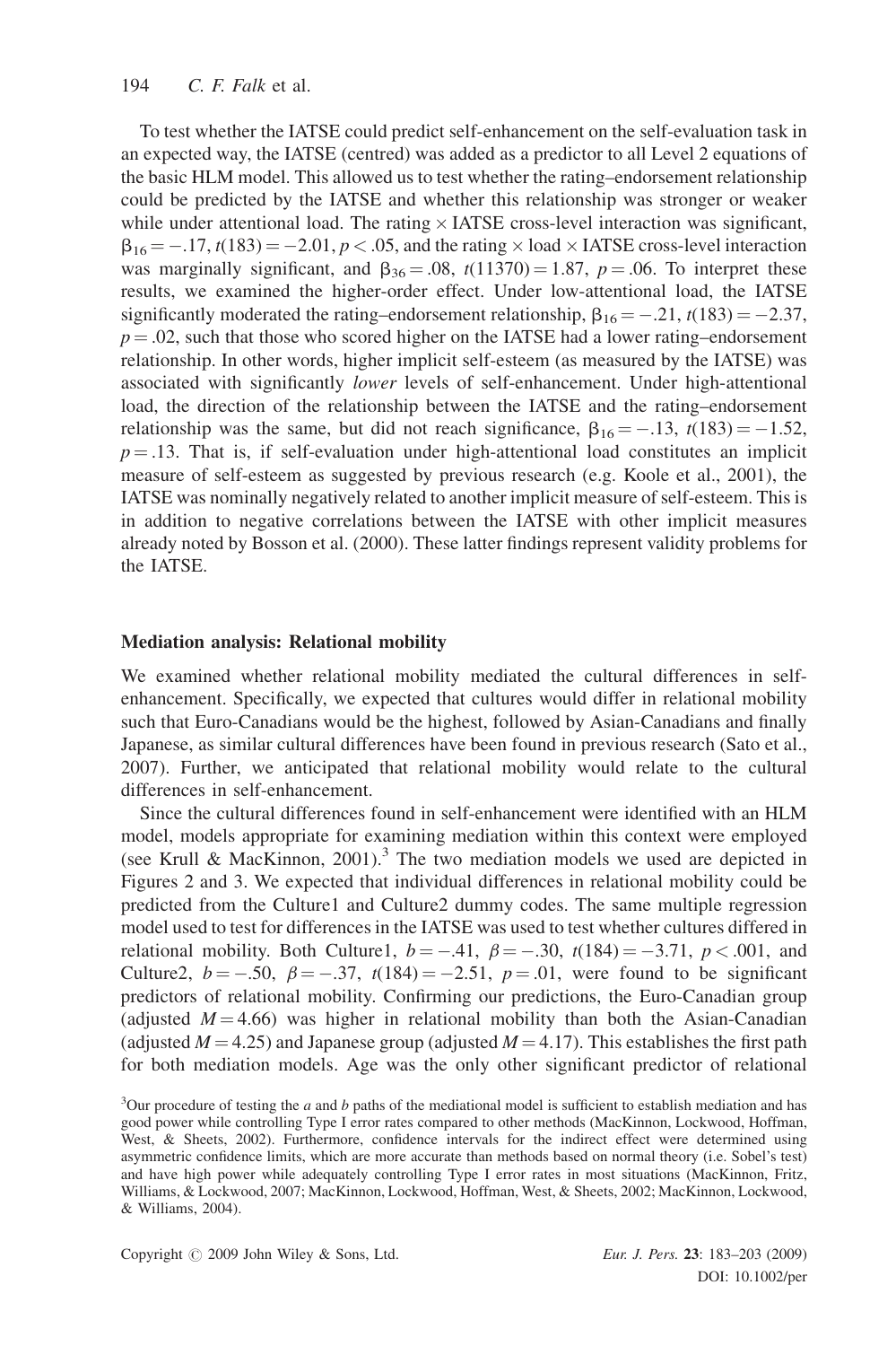

Figure 2. Model representing mediation of the effect of Culture1 (Euro-Canadian vs. Asian-Canadian) on selfenhancement via relational mobility. 'a' and 'b' indicate the two steps of the indirect path, 'c' the direct effect of Culture1, and 'c'' the direct effect of Culture1 controlling for relational mobility.

mobility,  $b = -.03$ ,  $\beta = -.15$ ,  $t(184) = -2.04$ ,  $p = .04$ , such that older individuals were lower in relational mobility.

The second step required testing whether relational mobility, when added to the HLM model, was a significant positive predictor of the rating–endorsement relationship, a Level 1 variable. To test this, relational mobility (centred) was added as a Level 2 predictor of the Level 1 intercept and slopes of the basic HLM model. As expected, it was a significant moderator of the rating-endorsement relationship,  $\beta_{16} = .11$ ,  $t(183) = 2.19$ ,  $p = .03$ , such that those higher in relational mobility had a higher relationship between trait rating and



Figure 3. Model representing mediation of the effect of Culture2 (Euro-Canadian vs. Japanese) on selfenhancement via relational mobility. 'a' and 'b' indicate the two steps of the indirect path, 'c' the direct effect of Culture2 and 'c'' the direct effect of Culture2 controlling for relational mobility.

Copyright © 2009 John Wiley & Sons, Ltd. Eur. J. Pers. 23: 183–203 (2009)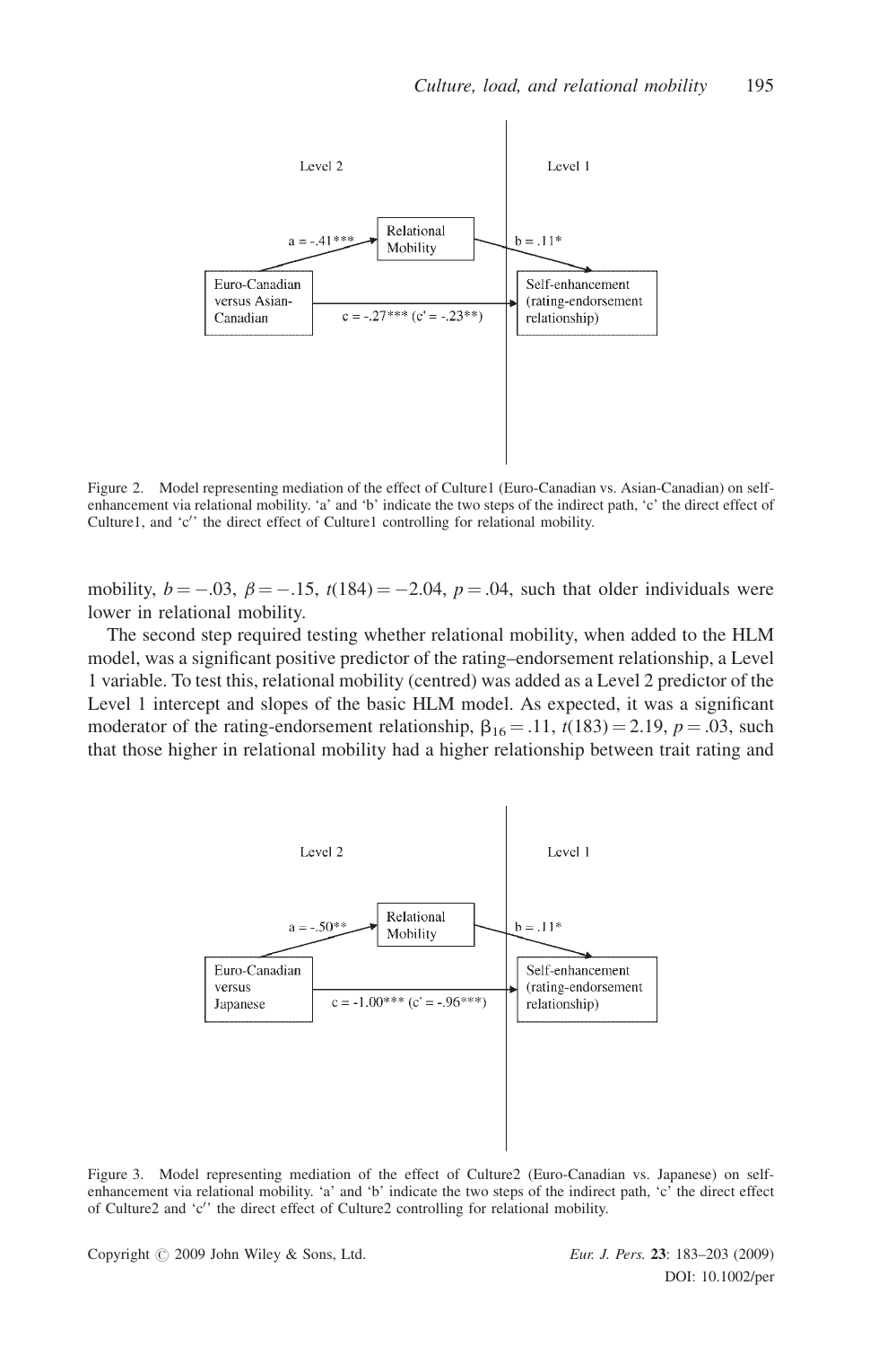trait endorsement. This established the second path of each mediation model. The product of the first and second coefficients for both mediation models were significantly different from 0,  $ab = -.05$ , 95%CI [ $-.10$ ,  $-.005$ ], and  $ab = -.06$ , 95%CI [ $-.14$ ,  $-.004$ ], which also establishes evidence for mediation. Although reduced in magnitude, both Culture1 and Culture2 remained significant predictors of the rating-endorsement relationship,  $\beta_{11} = -.23$ ,  $t(183) = -3.06$ ,  $p < .01$ , and  $\beta_{12} = -.96$ ,  $t(183) = -6.30$ ,  $p < .001$ . Therefore, evidence was found for relational mobility as a partial mediator of both the differences in self-enhancement between Euro-Canadians and Asian-Canadians, and between Euro-Canadians and Japanese.

### **DISCUSSION**

The results of this study shed light on a number of questions. First, in addition to 30 previously documented methods that have revealed greater self-enhancement among Westerners than among East Asians (Heine & Hamamura, 2007), the present findings provide another demonstration with an altogether new method. There is thus much convergence for this cultural difference across many different methods.

Moreover, these results also speak to a controversy regarding whether cultural differences in self-enhancement emerge because the traits under investigation are not of equal importance across cultures. Studies with the 'better-than-average effect' find that both Westerners and East Asians self-enhance more for traits that they view to be especially important (Sedikides et al., 2005; Heine, 2005). However, studies that utilize a wide variety of other methods find that East Asians do not self-enhance more for important traits (Heine, Kitayama, & Hamamura, 2007a,b; Sedikides, Gaertner, & Vevea, 2007), and the relationship observed with the 'better-than-average effect' appears to be due to a cognitive artefact (Hamamura, Heine, & Takemoto, 2007). The present results further reveal that when methods other than the 'better-than-average effect' are employed, Japanese do not self-enhance more for traits that they view to be personally important, whereas North Americans do.

Also, parallel cultural differences in self-enhancement were found both under high- and low-attentional load. That even under high load Westerners were self-enhancing more than East Asians suggests that these cultural differences may extend to automatic processes. These findings are at odds with the argument that cultural differences in self-enhancement emerge because of cultural variation in self-presentation norms. Since we did not find any differences in self-enhancement due to attentional load, one could question the effectiveness of the manipulation. However, our manipulation check suggests that the load manipulation did induce a processing burden on our participants. In addition, the same manipulation is well established and has been used extensively in previous research to elicit automatic processing (e.g. Bargh & Tota, 1988; Gilbert & Hixon, 1991; Gilbert & Osborne, 1989; Koole et al., 2001; Osborne & Gilbert, 1992; Pontari & Schlenker, 2000; Swann, Hixon, Stein-Seroussi, & Gilbert, 1990). Furthermore, even if the attentional load manipulation in the present study was ineffective, the self-presentational explanation would still struggle to account for why self-enhancement among Westerners has been found to increase under attentional load in other studies (Koole et al., 2001; Paulhus et al., 1989).

Similar to past cross-cultural research with the IATSE (Kitayama & Uchida, 2003; Kobayashi & Greenwald, 2003; Yamaguchi et al., 2007; but see Szeto et al., in press), the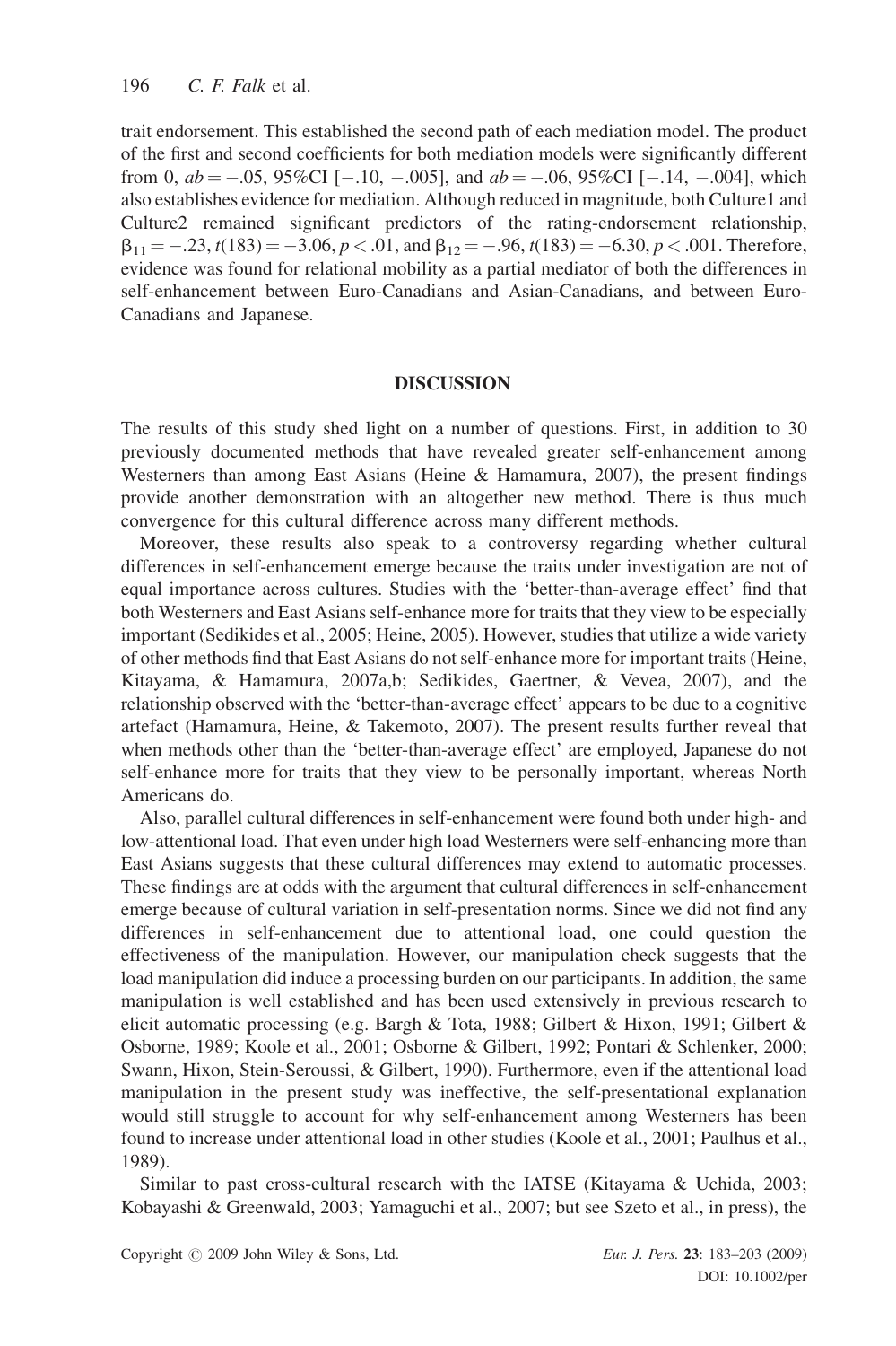present study did not find any cultural differences in the IATSE. There is growing evidence that the IATSE does not vary across cultures, and may even be an accessibility universal that is, a process that is uninfluenced by cultural experiences (Norenzayan & Heine, 2005). However, interpreting this null effect is problematic. Similar to past research that has found that the IATSE correlates only weakly with explicit measures of self-esteem (Hofmann et al., 2005), and fails to positively correlate with other implicit measures of self-esteem (Bosson et al., 2000), the present findings did not reveal anything that positively correlated with the IATSE, including self-evaluations under high- or low-attentional load, or relational mobility. These findings, particularly the nominally negative correlations with self-evaluations under high-attentional load, further call into question the validity of the **IATSE** 

The obtained cultural difference in self-enhancement was partially mediated by relational mobility. One reason, then, why Westerners self-enhance more than East Asians is that they have more opportunities to forge new relationships, and this helps one to challenge and obtain more desirable relational partners and group memberships (Sato et al., 2007).

The fact that relational mobility was only a partial mediator of cultural differences in self-enhancement could be viewed as a shortcoming of the present study. However, full mediation is rare and not realistic to expect (MacKinnon, Fairchild, & Fritz, 2007). Nonetheless, the partial mediation with relational mobility raises the intriguing possibility that cultural differences in self-enhancement are mediated by multiple processes. Indeed, a number of other processes have been demonstrated to relate to cultural differences in selfenhancement (for a review see Heine & Buchtel, 2009). For example, a dialectical thinking style has mediated cultural differences in self-esteem (Spencer-Rodgers et al., 2004). Similarly, cultural variation in lay theories of self has been shown to relate to how people respond to success and failure feedback, suggesting a link with self-enhancement motivations (Heine et al., 2001). Likewise, independent and interdependent views of selfrelate to self-enhancement motivations both within and between cultures (Heine et al., 1999; Heine & Renshaw, 2002; Oyserman et al., 2002). Furthermore, manipulations of an external frame of reference (i.e. placing participants in front of a mirror) affects the positivity of self-views (e.g. Duval & Wicklund, 1972), and cultural variation in people's habitual frame of reference has also been used to account for self-enhancement differences (Heine, Takemoto, Moskalenko, Lasaleta, & Henrich, 2008). Finally, cultural differences in promotion and prevention motivations parallel those found with self-enhancement (e.g. Elliot, Chirkov, Kim, & Sheldon, 2001; Hamamura, Meijer, Heine, Kamaya, & Hori, 2009; Lee, Aaker, & Gardner, 2000), and have been argued to be related to motivations to maintain self-esteem and face across cultures (Hamamura & Heine, in press). Together with the partial mediation with relational mobility found here (Sato et al. 2007), there are thus at least six different mechanisms that have been proposed to underlie cultural differences in self-enhancement.

These six mechanisms hardly provide a parsimonious account for cultural variation in self-enhancement. Indeed, the tendency for North Americans to self-enhance more than East Asians appears to be over-determined. We suggest that the similar pattern across cultures for each of the six mechanisms indicates that it is not productive to think of these as independent mechanisms underlying self-enhancement. Rather, we propose that we can understand the cultural variation in each of these phenomena as indicating a stable equilibrium point in a dynamical system (Cohen, 2001; Kitayama, 2002). That is, the elements of a culture are interdependent with each other, and this interdependence reduces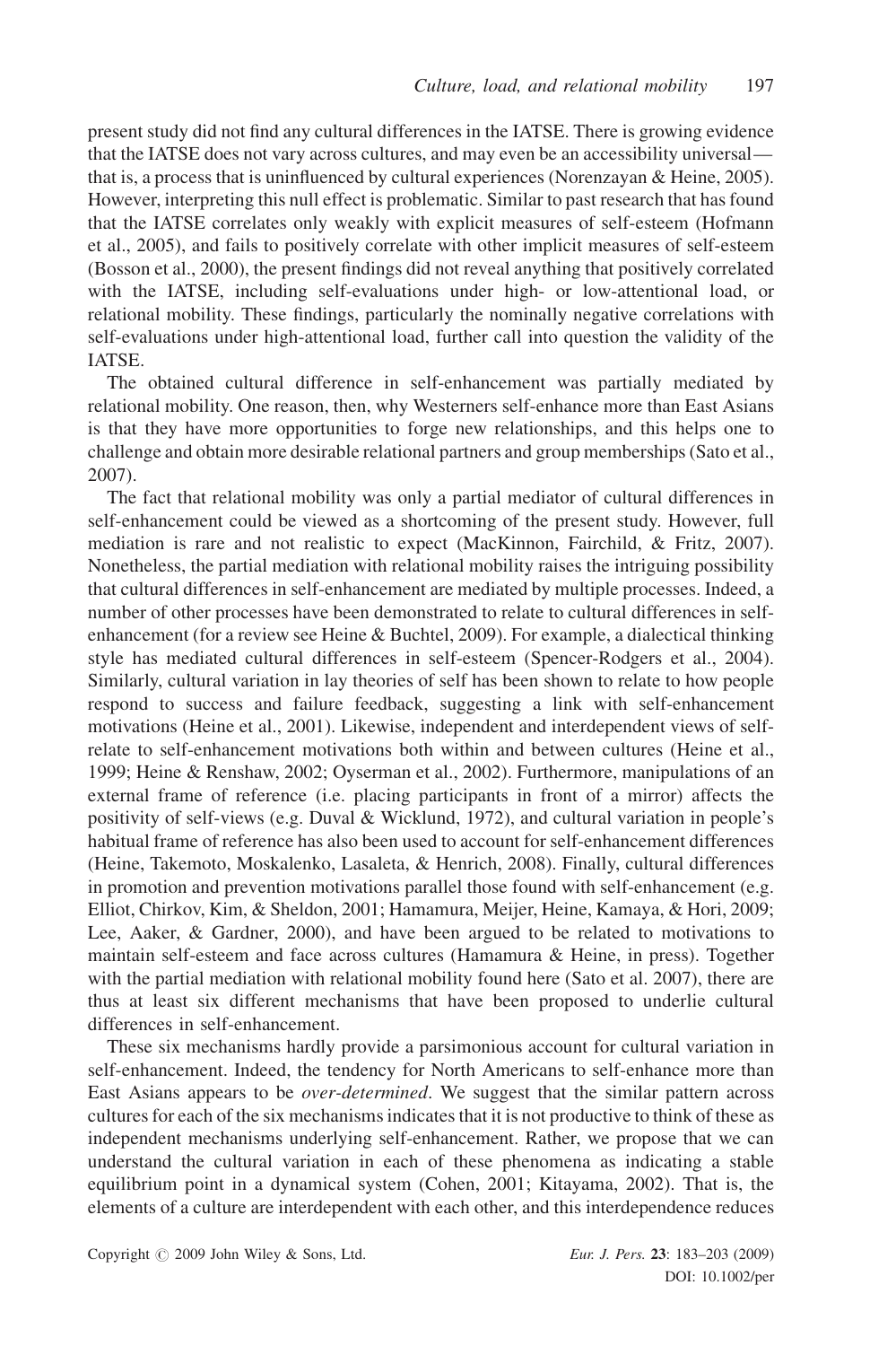the variability of possible cultural arrangements. Each aspect of a culture is influenced by, and in turn influences, other aspects of the culture, resulting in a relatively small number of stable equilibria within a system. If any individual deviates from an equilibrium point, the interrelations among the various parts of the system will constrain her options, and she will likely gravitate back towards the cultural norm (Boyd, Richerson, Borgerhoff-Mulder, & Durham, 1997).

We submit that the dynamic systems of the cultures of East Asia and North America may not be so different from each other on a single variable, such as their independence, promotion orientation or their relational mobility, but rather they represent different systems which gravitate towards divergent equilibria. Change in these cultures is likely to be noticed across the entire system when a tipping point is reached, rather than being restricted to any transformation of a single variable. This systems view of culture represents an alternative way of understanding the underlying causes of cultural differences in psychological processes. On the other hand, we note that relational mobility is a socioecological variable, rather than a psychological variable, and it might thus stand to be a critical variable for determining where the equilibrium point lies within the system. Future research is important for assessing the explanatory power of relational mobility in contrast to other psychological variables.

In sum, cross-cultural differences in self-enhancement tend to be pronounced and emerge with a variety of different methods (Heine & Hamamura, 2007). The present study further demonstrates the robustness of cultural differences in self-enhancement, challenges alternative explanations for these differences (e.g. Sedikides et al., 2005; Yamaguchi et al., 2007) and identifies relational mobility as an important mediator of these differences.

### ACKNOWLEDGEMENTS

This research was funded by a grant from the Social Science and Humanities Research Council of Canada (410-2008-0155) to Heine and a National Science Foundation Graduate Research Fellowship awarded to Falk.

### **REFERENCES**

- Adams, G. (2005). The cultural grounding of personal relationship: Enemyship in West African worlds. Journal of Personality and Social Psychology, 88, 948–968.
- Aidman, E. V., & Carroll, S. M. (2003). Implicit individual differences: Relationships between implicit self-esteem, gender identity, and gender attitudes. European Journal of Personality, 17, 19–37.
- Aiken, L. S., & West, S. G. (1991). Multiple regression: Testing and interpreting interactions. Newbury Park, CA: Sage.
- Anderson, S. L., Adams, G., & Plaut, V. C. (2008). The cultural grounding of personal relationship: The importance of attractiveness in everyday life. Journal of Personality and Social Psychology, 95, 352–368.

Banse, R., Seise, J., & Zerbes, N. (2001). Implicit attitudes towards homosexuality: Reliability, validity, and controllability of the IAT. Zeitschrift für Experimentelle Psychologie, 48, 145–160.

Bargh, J. A., & Tota, M. E. (1988). Context-dependent automatic processing in depression: Accessibility of negative constructs with regard to self but not others. Journal of Personality and Social Psychology, 54, 925–939.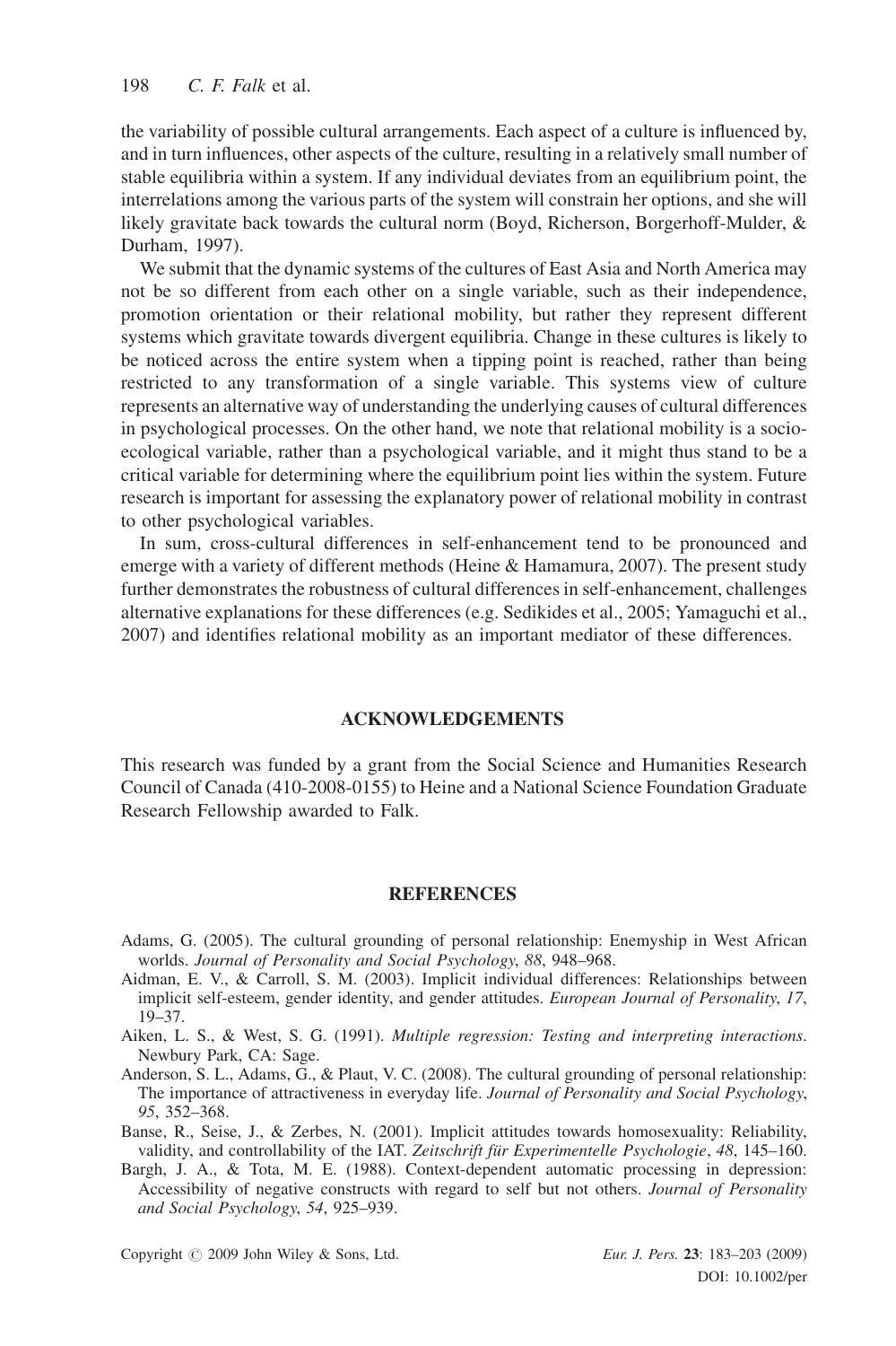- Blanton, H., Jaccard, J., Christie, C., & Gonzales, P. M. (2007). Plausible assumptions, questionable assumptions and post hoc rationalizations: Will the real IAT, please stand up? Journal of Experimental Social Psychology, 43, 399–409.
- Bosson, J. K., Swann, W. B., & Pennebaker, J. W. (2000). Stalking the perfect measure of implicit self-esteem: The blind men and the elephant revisited? Journal of Personality and Social Psychology, 79, 631–643.
- Boyd, R., Richerson, P. J., Borgerhoff-Mulder, M., & Durham, W. H. (1997). Are cultural phylogenies possible? In P. Weingart, P. J. Richerson, S. D. Mitchell, & S. Maasen (Eds.), Human by nature, between biology and the social sciences (pp. 355–386). Mahwah, NJ: Lawrence Erlbaum Associates.
- Brown, J. D. (1986). Evaluations of self and others: Self-enhancement biases in social judgments. Social Cognition, 4, 353–376.
- Bryk, A. S., & Raudenbush, S. W. (1992). Hierarchical linear models: Applications and data analysis methods. Newbury Park, CA: Sage.
- Buhlmann, U., Teachman, B. A., Gerbershagen, A., Kikul, J., & Rief, W. (2008). Implicit and explicit self-esteem and attractiveness beliefs among individuals with body dysmorphic disorder. Cognitive Therapy and Research, 32, 213–225.
- Cohen, D. (2001). Cultural variation: Considerations and implications. Psychological Bulletin, 127, 451–471.
- Conrey, F. R., Sherman, J. W., Gawronski, B., Hugenberg, K., & Groom, C. J. (2005). Separating multiple processes in implicit social cognition: The quad model of implicit task performance. Journal of Personality and Social Psychology, 89, 469–487.
- DeSteno, D., Valdesolo, P., & Bartlett, M. Y. (2006). Jealousy and the threatened self: Getting to the heart of the green-eyed monster. Journal of Personality and Social Psychology, 91, 626-641.
- Dijksterhuis, A. (2004). I like myself but I don't know why: Enhancing implicit self-esteem by subliminal evaluative conditioning. Journal of Personality and Social Psychology, 86, 345– 355.
- Duval, S., & Wicklund, R. (1972). A theory of objective self-awareness. New York: Academic Press.
- Egloff, B., & Schmukle, S. C. (2002). Predictive validity of an implicit association test for assessing anxiety. Journal of Personality and Social Psychology, 83, 1441–1455.
- Elliot, A. J., Chirkov, V. I., Kim, Y., & Sheldon, K. M. (2001). A cross-cultural analysis of avoidance (relative to approach) personal goals. Psychological Science, 12, 505–510.
- Fiedler, K., & Bluemke, M. (2005). Faking the IAT: Aided and unaided response control on the implicit association tests. Basic and Applied Social Psychology, 27, 307–316.
- Fiedler, K., Messner, C., & Bluemke, M. (2006). Unresolved problems with the "I", the "A", and the "T": A logical and psychometric critique of the implicit association test (IAT). *European Review* of Social Psychology, 17, 74–147.
- Franck, E., De Raedt, R., Dereu, M., & Van den Abbeele, D. (2007). Implicit and explicit self-esteem in currently depressed individuals with and without suicidal ideation. Journal of Behavior Therapy and Experimental Psychiatry, 38, 75–85.
- Fryberg, S. A., & Markus, H. R. (2003). On being American Indian: Current and possible selves. Self and Identity, 2, 325–344.
- Gawronski, B., LeBel, E. P., & Peters, K. R. (2007). What do implicit measures tell us? Scrutinizing the validity of three common assumptions. Perspectives on Psychological Science, 2, 181-193.
- Gilbert, D. T., & Hixon, J. G. (1991). The trouble of thinking: Activation and application of stereotypic beliefs. Journal of Personality and Social Psychology, 60, 509–517.
- Gilbert, D. T., & Osborne, R. E. (1989). Thinking backward: Some curable and incurable consequences of cognitive busyness. Journal of Personality and Social Psychology, 57, 940–949.
- Glen, I. S., & Banse, R. (2004). Probing the malleability of implicit and explicit self-esteem: An interview approach. Cahiers de Psychologie Cognitive/Current Psychology of Cognition, 22, 133– 158.
- Greenwald, A. G., Banaji, M. R., Rudman, L. A., Farnham, S. D., Nosek, B. A., & Mellott, D. S. (2002). A unified theory of implicit attitudes, stereotypes, self-esteem, and self-concept. Psychological Review, 109, 3–25.
- Greenwald, A. G., & Farnham, S. D. (2000). Using the implicit association test to measure selfesteem and self-concept. Journal of Personality and Social Psychology, 79, 1022–1038.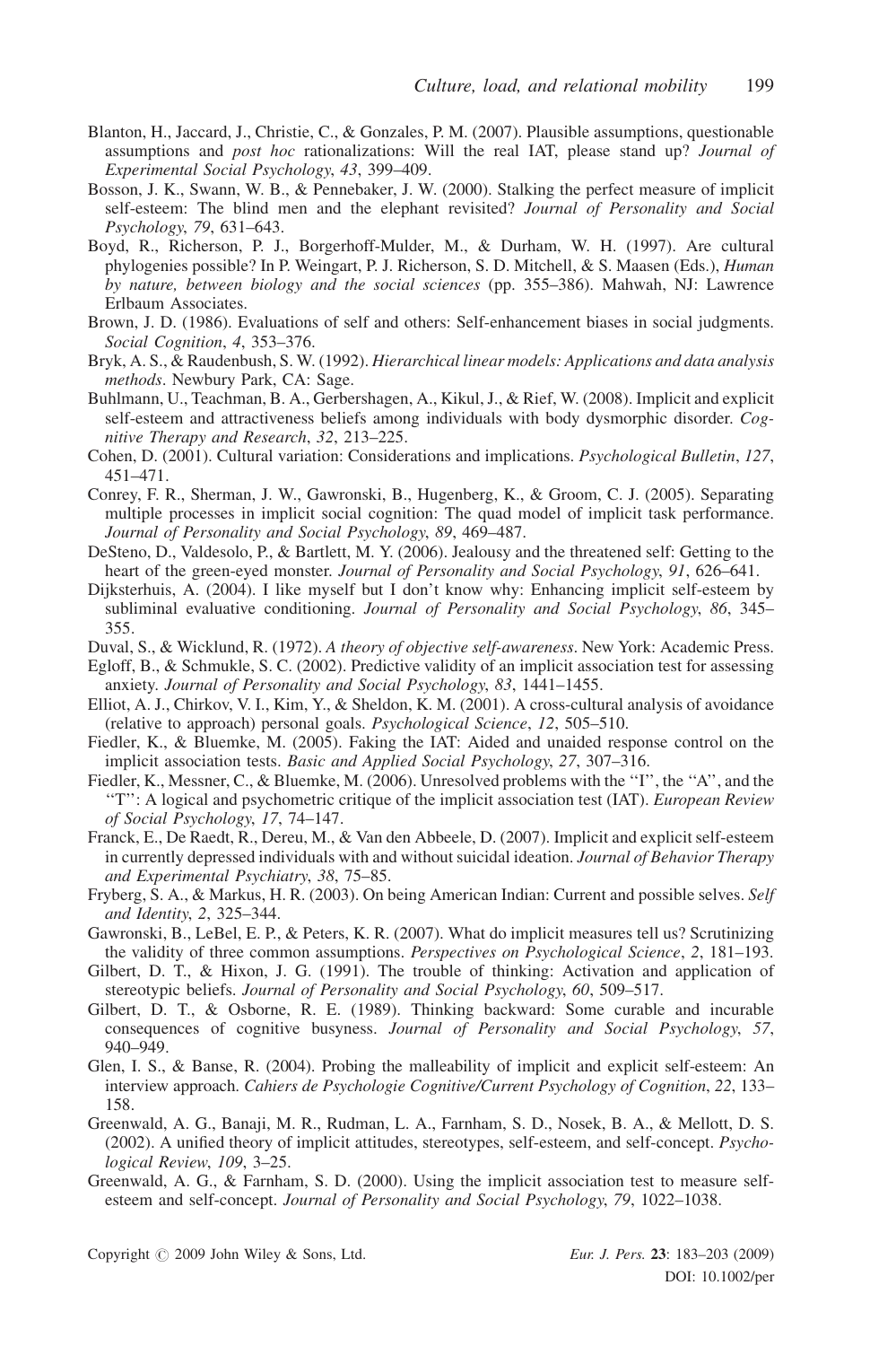- Greenwald, A. G., Nosek, B. A., & Banaji, M. R. (2003). Understanding and using the implicit association test: I. An improved scoring algorithm. Journal of Personality and Social Psychology, 85, 197–216.
- Hamamura, T., & Heine, S. J. (in press). Approach and avoidance motivations across cultures. In A. J. Elliot (Ed.), *Handbook of approach and avoidance motivations*. Mahwah, NJ: Erlbaum.
- Hamamura, T., Heine, S. J., & Takemoto, T. (2007). Why the better-than-average effect is a worsethan-average measure of self-enhancement: An investigation of conflicting findings from studies of East Asian self-evaluations. Motivation and Emotion, 31, 247–259.
- Hamamura, T., Meijer, Z., Heine, S. J., Kamaya, K., & Hori, I. (2009). Approach-avoidance motivations and information processing: A cross-cultural analysis. Personality and Social Psychology Bulletin, 35, 454–462.
- Heine, S. J. (2005). Where is the evidence for pancultural self-enhancement? A reply to Sedikides, Gaertner, and Toguchi (2003). Journal of Personality and Social Psychology, 89, 531–538.
- Heine, S. J., & Buchtel, E. E. (2009). Personality: The universal and culturally specific. Annual Review of Psychology, 60, 369–394.
- Heine, S. J., & Hamamura, T. (2007). In search of East Asian self-enhancement. Personality and Social Psychology Review, 11, 4–27.
- Heine, S. J., Kitayama, S., & Hamamura, T. (2007a). Inclusion of additional studies yields different conclusions: Comment on Sedikides, Gaertner, & Vevea(2005)Journal of Personality and Social Psychology. Asian Journal of Social Psychology, 10, 49–58.
- Heine, S. J., Kitayama, S., & Hamamura, T. (2007b). Which studies test whether self-enhancement is pancultural? Reply to Sedikides, Gaertner, and Vevea, 2007. Asian Journal of Social Psychology, 10, 198–200.
- Heine, S. J., Lehman, D. R., Lehman, D. R., Takata, T., Ide, E., Leung, C., et al. (2001). Divergent consequences of success and failure in Japan and North America: An investigation of selfimproving motivations and malleable selves. Journal of Personality and Social Psychology, 81, 599–615.
- Heine, S. J., Lehman, D. R., Markus, H. R., & Kitayama, S. (1999). Is there a universal need for positive self-regard? Psychological Review, 106, 766–794.
- Heine, S. J., & Raineri, A. (2009). Self-improving motivations and culture: The case of Chileans. Journal of Cross-Cultural Psychology, 40, 158-163.
- Heine, S. J., & Renshaw, K. (2002). Interjudge agreement, self-enhancement, and liking: Crosscultural divergences. Personality and Social Psychology Bulletin, 28, 578–587.
- Heine, S. J., Takata, T., & Lehman, D. R. (2000). Beyond self-presentation: Evidence for selfcriticism among Japanese. Personality and Social Psychology Bulletin, 26, 71–78.
- Heine, S. J., Takemoto, T., Moskalenko, S., Lasaleta, J., & Henrich, J. (2008). Mirrors in the head: Cultural variation in objective self-awareness. Personality and Social Psychology Bulletin, 34, 879–887.
- Hofmann, W., Gawronski, B., Gschwendner, T., Le, H., & Schmitt, M. (2005). A meta-analysis on the correlation between implicit association test and explicit self-report measures. Personality and Social Psychology Bulletin, 31, 1369-1385.
- Jordan, C. H., Spencer, S. J., & Zanna, M. P. (2005). Types of high self-esteem and prejudice: How implicit self-esteem relates to ethnic discrimination among high explicit self-esteem individuals. Personality and Social Psychology Bulletin, 31, 693–702.
- Jordan, C. H., Spencer, S. J., Zanna, M. P., Hoshino-Browne, E., & Correll, J. (2003). Secure and defensive high self-esteem. Journal of Personality and Social Psychology, 85, 969– 978.
- Kamaya, K., & Yuki, M. (2008). The effect of relational mobility on causal attribution: Cross-societal tests. in preparation.
- Karpinski, A. (2004). Measuring self-esteem using the implicit association test: The role of the other. Personality and Social Psychology Bulletin, 30, 22–34.
- Kim, D. Y. (2003). Voluntary controllability of the implicit association test (IAT). Social Psychology Quarterly, 66, 83–96.
- Kitayama, S. (2002). Culture and basic psychological processes—toward a system view of culture: Comment on Oyserman et al. (2002). Psychological Bulletin, 128, 89–96.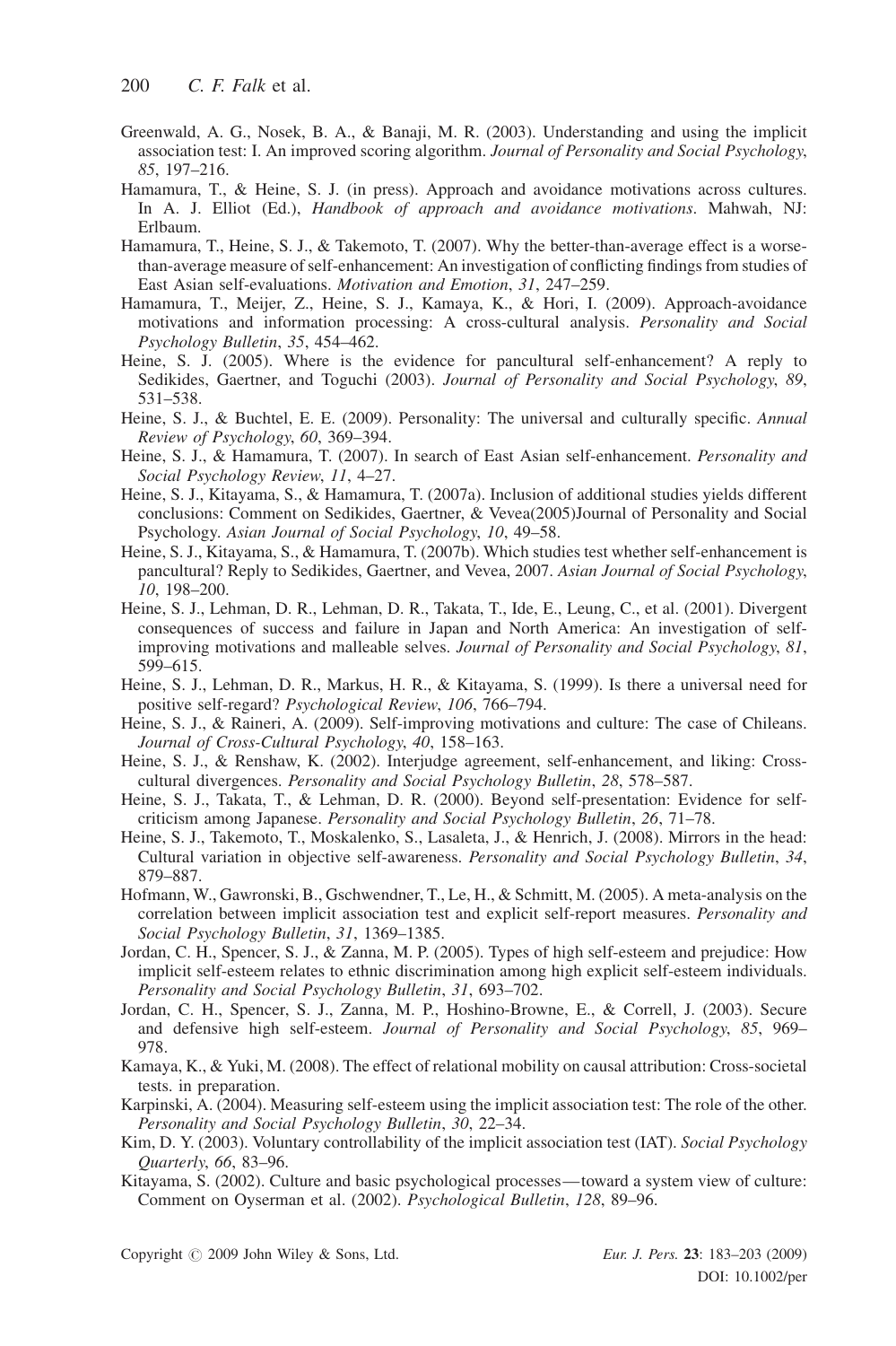- Kitayama, S., Ishii, K., Imada, T., Takemura, K., & Ramaswamy, J. (2006). Voluntary settlement and the spirit of independence: evidence from Japan's ''Northern frontier''. Journal of Personality and Social Psychology, 91, 369–384.
- Kitayama, S., & Uchida, Y. (2003). Explicit self-criticism and implicit self-regard: Evaluating self and friend in two cultures. Journal of Experimental Social Psychology, 39, 476–482.
- Kobayashi, C., & Greenwald, A. G. (2003). Implicit-explicit differences in self-enhancement for Americans and Japanese. Journal of Cross-Cultural Psychology, 34, 522–541.
- Koole, S. L., Dijksterhuis, A., & van Knippenberg, A. (2001). What's in a name: Implicit self-esteem and the automatic self. Journal of Personality and Social Psychology, 80, 669–685.
- Krull, J. L., & MacKinnon, D. P. (2001). Multilevel modeling of individual and group level mediated effects. Multivariate Behavioral Research, 36, 249–277.
- Kurman, J. (2003). Why is self-enhancement low in certain collectivist cultures? An investigation of two competing explanations. Journal of Cross-Cultural Psychology, 34, 496–510.
- Leary, M. R., & Baumeister, R. F. (2000). The nature and function of self-esteem: Sociometer theory. Advances in Experimental Social Psychology, 32, 1–62.
- Leary, M. R., Tambor, E. S., Terdal, S. K., & Downs, D. L. (1995). Self-esteem as an interpersonal monitor: The sociometer hypothesis. Journal of Personality and Social Psychology, 68, 518– 530.
- Lee, A. Y., Aaker, J. L., & Gardner, W. L. (2000). The pleasures and pains of distinct self-construals: The role of interdependence in regulatory focus. Journal of Personality and Social Psychology, 78, 1122–1134.
- MacKinnon, D. P., Fairchild, A. J., & Fritz, M. S. (2007). Mediation analysis. Annual Review of Psychology, 58, 593–614.
- MacKinnon, D. P., Fritz, M. S., Williams, J., & Lockwood, C. M. (2007). Distribution of the product confidence limits for the indirect effect: Program PRODCLIN. Behavior Research Methods, 39, 384–389.
- MacKinnon, D. P., Lockwood, C. M., Hoffman, J. M., West, S. G., & Sheets, V. (2002). A comparison of methods to test mediation and other intervening variable effects. Psychological Methods, 7, 83– 104.
- MacKinnon, D. P., Lockwood, C. M., & Williams, J. (2004). Confidence limits for the indirect effect: Distribution of the product and resampling methods. *Multivariate Behavioral Research*, 39, 99– 128.
- Matsumoto, D. (2007). Culture, context, and behavior. Journal of Personality, 75, 1285–1320.
- McGregor, I., & Marigold, D. C. (2003). Defensive zeal and the uncertain self: What makes you so sure? Journal of Personality and Social Psychology, 85, 838–852.
- McGregor, I., Nail, P. R., Marigold, D. C., & Kang, S. J. (2005). Defensive pride and consensus: Strength in imaginary numbers. Journal of Personality and Social Psychology, 89, 978–996.
- Maslow, A. H. (1943). A theory of human motivation. Psychological Review, 50, 370–396.
- Meagher, B. E., & Aidman, E. V. (2004). Individual differences in implicit and declared self-esteem as predictors of response to negative performance evaluation: Validating implicit association test as a measure of self-attitudes. International Journal of Testing, 4, 19–42.
- Mezulis, A. H., Abramson, L. Y., Hyde, J. S., & Hankin, B. L. (2004). Is there a universal positivity bias in attributions? A meta-analytic review of individual, developmental, and cultural differences in the self-serving attributional bias. Psychological Bulletin, 130, 711–747.
- Mitchell, C. J. (2004). Mere acceptance produces apparent attitude in the implicit association test. Journal of Experimental Social Psychology, 40, 366–373.
- Norenzayan, A., & Heine, S. J. (2005). Psychological universals: What are they and how can we know? Psychological Bulletin, 131, 763–784.
- Nosek, B. A., Greenwald, A. G., & Banaji, M. R. (2006). The implicit association test at age 7: A methodological and conceptual review. In J. A. Bargh (Ed.), Social psychology and the unconscious: The automaticity of higher mental processes (pp. 265–292). New York: Psychology Press.
- Oishi, S., Lun, J., & Sherman, G. D. (2007). Residential mobility, self-concept, and positive affect in social interactions. Journal of Personality and Social Psychology, 93, 131-141.
- Olson, M. A., Fazio, R. H., & Hermann, A. D. (2007). Reporting tendencies underlie discrepancies between implicit and explicit measures of self-esteem. Psychological Science, 18, 287–291.
- Osborne, R. E., & Gilbert, D. T. (1992). The preoccupational hazards of social life. Journal of Personality and Social Psychology, 62, 219-228.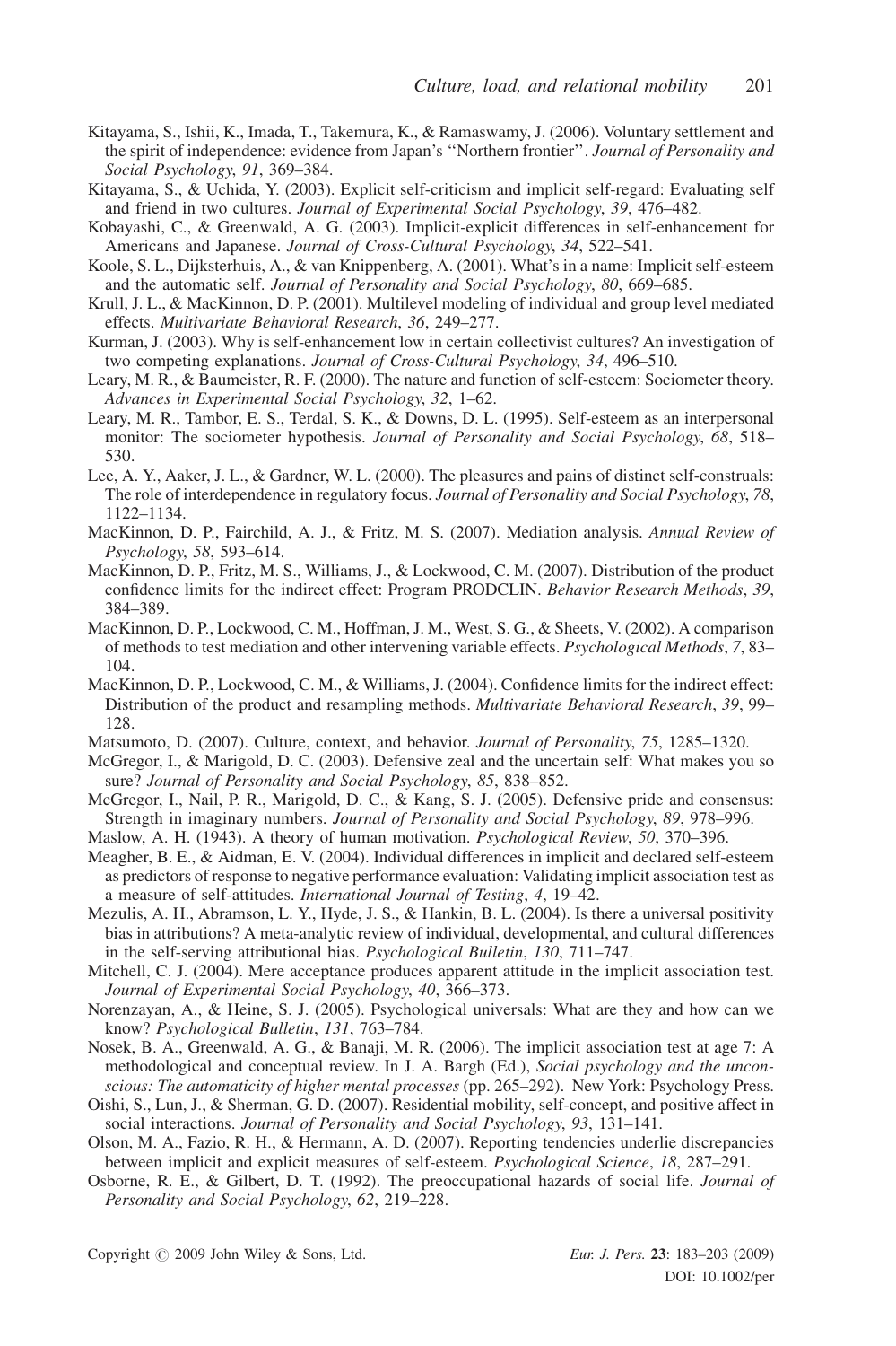- Oyserman, D., Coon, H. M., & Kemmelmeier, M. (2002). Rethinking individualism and collectivism: Evaluation of theoretical assumptions and meta-analyses. Psychological Bulletin, 128, 3–72.
- Paulhus, D. L., Graf, P., & van Selst, M. (1989). Attentional load increases the positivity of selfpresentation. Social Cognition, 7, 389–400.
- Pinter, B., & Greenwald, A. G. (2005). Clarifying the role of the ''other'' category in the self-esteem IAT. Experimental Psychology, 52, 74–79.
- Pontari, B. A., & Schlenker, B. R. (2000). The influence of cognitive load on self-presentation: Can cognitive busyness help as well as harm social performance? Journal of Personality and Social Psychology, 78, 1092–1108.
- Raudenbush, S. W., & Bryk, A. S. (2002). Hierarchical linear models: Applications and data analysis methods (2nd ed.). Thousand Oaks, CA: Sage Publications, Inc.
- Rennie, L. J., & Dunne, M. (1994). Gender, ethnicity, and students' perceptions about science and science-related careers in Fiji. Science Education, 78, 285–300.
- Rosenberg, M. (1965). Society and the adolescent self-image. Princeton, NJ: Princeton University Press.
- Robinson, M. D., Mitchell, K. A., Kirkeby, B. S., & Meier, B. P. (2006). The self as a container: Implications for implicit self-esteem and somatic symptoms. Metaphor and Symbol, 21, 147–167.
- Robinson, M. D., & Wilkowski, B. M. (2006). Loving, hating, vacillating: Agreeableness, implicit self-esteem, and neurotic conflict. Journal of Personality, 74, 935–977.
- Rudman, L. A., Dohn, M. C., & Fairchild, K. (2007). Implicit self-esteem compensation: Automatic threat defense. Journal of Personality and Social Psychology, 93, 789–813.
- Sato, K., Yuki, M., & Oishi, S. (2007). The influence of relational mobility on self-esteem. Paper presented at the 7th Conference of Asian Association of Social Psychology, Kota Kinabalu, Malaysia, July.
- Sato, K., Yuki, M., Takemura, K., Schug, J., & Oishi, S. (2008). The ''openness'' of a society determines the relationship between self-esteem and subjective well-being (1): A cross-societal comparison. Paper presented at the 9th annual meeting of the Society of Personality and Social Psychology, Albuquerque, NM, February.
- Schröder-Abé, M., Rudolph, A., & Schütz, A. (2007a). High implicit self-esteem is not necessarily advantageous: Discrepancies between explicit and implicit self-esteem and their relationship with anger expression and psychological health. European Journal of Personality, 21, 319–339.
- Schröder-Abé, M., Rudolph, A., Wiesner, A., & Schütz, A. (2007b). Self-esteem discrepancies and defensive reactions to social feedback. *International Journal of Psychology*, 42, 174–183.
- Schug, J. R., Yuki, M., Horikawa, H., & Takemura, K. (in press). Similarity attraction and actually selecting similar others: How cross-societal differences in relational mobility affect interpersonal similarity in Japan and the United States. Asian Journal of Social Psychology.
- Sedikides, C., Gaertner, L., & Vevea, J. L. (2005). Pancultural self-enhancement reloaded: A metaanalytic reply to Heine(2005. Journal of Personality and Social Psychology, 89, 539–551.
- Sedikides, C., Gaertner, L., & Vevea, J. L. (2007). Inclusion of theory-relevant moderators yield the same conclusions as Sedikides, Gaertner, and Vevea (2005) A meta-analytical reply to Heine, Kitayama, and Hamamura (2007). Asian Journal of Social Psychology, 10, 59–67.
- Spencer-Rodgers, J., Peng, K., Wang, L., & Hou, Y. (2004). Dialectical self-esteem and east-west differences in psychological well-being. *Personality and Social Psychology Bulletin*, 30, 1416– 1432.
- Steffens, M. C. (2004). Is the implicit association test immune to faking? Experimental Psychology, 51, 165–179.
- Swann, W. B., Hixon, J. G., Stein-Seroussi, A., & Gilbert, D. T. (1990). The fleeting gleam of praise: Cognitive processes underlying behavioral reactions to self-relevant feedback. Journal of Personality and Social Psychology, 59, 17–26.
- Szeto, A., Sorrentino, R. M., Yasunaga, S., Otsubo, Y., Kouhara, S., & Sasayama, I. (in press). Using the IAT across cultures: A case of implicit self-esteem in Japan and Canada. Asian Journal of Social Psychology.
- Tesser, A. (1988). Toward a self-evaluation maintenance model of social behavior. In L Berkowitz (Ed.), Advances In Experimental Social Psychology (Vol. 21, pp. 181–227). New York: Academic.
- Tropp, L. R., & Wright, S. C. (2003). Evaluations and perceptions of self, group, ingroup, and outgroup: Comparisons between Mexican-American and European-American children. Self and Identity, 2, 203–221.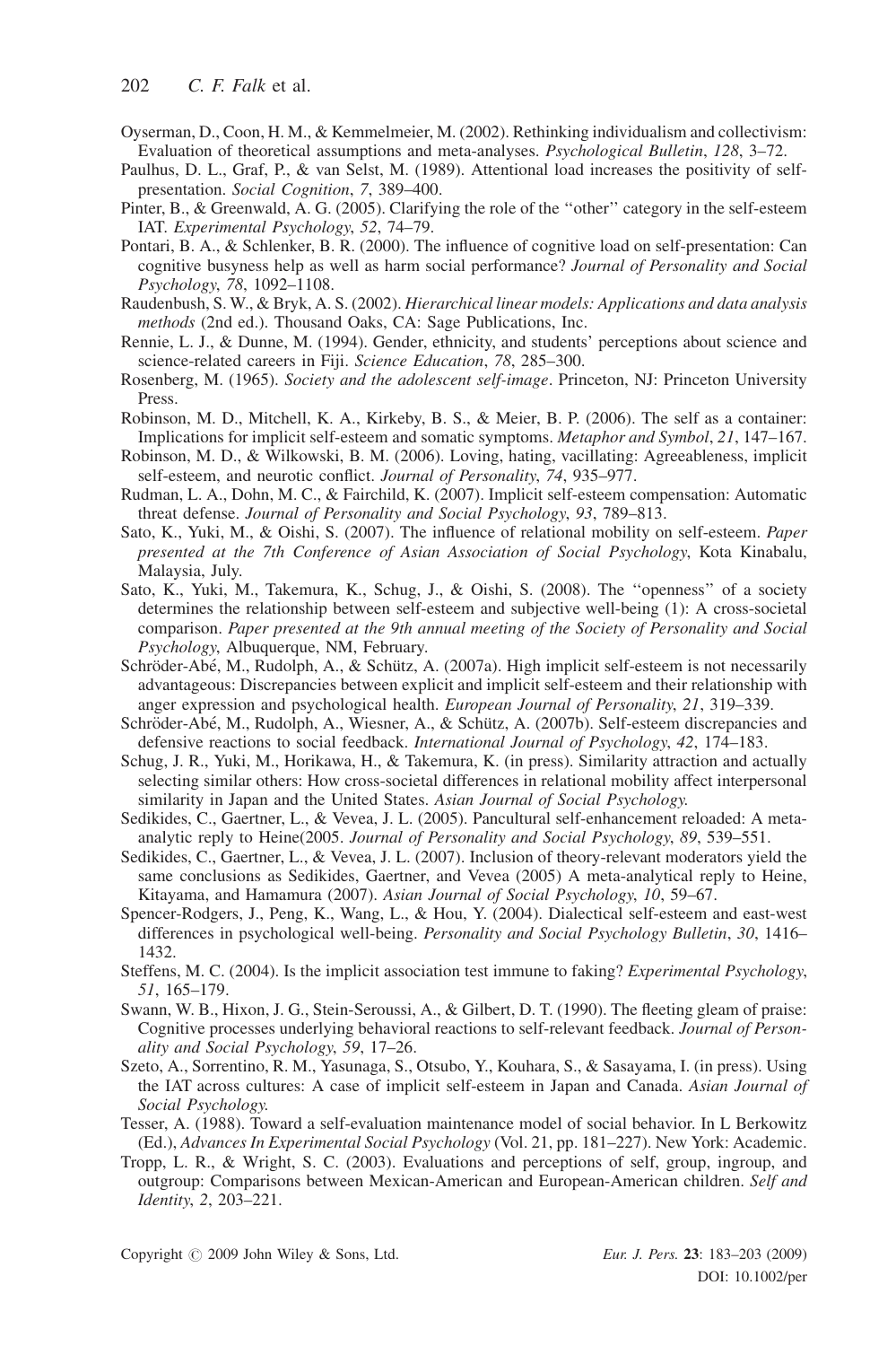- Yamagishi, T., Hashimoto, H., & Schug, J. (2008). Preferences versus strategies as explanations for culture-specific behavior. Psychological Science, 19, 579–584.
- Yamagishi, T., & Yamagishi, M. (1994). Trust and commitment in the United States and Japan. Motivation and Emotion, 18, 129–166.
- Yamaguchi, S., Greenwald, A. G., Banaji, M. R., Murakami, F., Chen, D., Shiomura, K., et al. (2007). Apparent universality of positive implicit self-esteem. Psychological Science, 18, 498–500.
- Yuki, M., Schug, J. R., Horikawa, H., Takemura, K., Sato, K., & Yokota, K., et al. (2007). Development of a scale to measure perceptions of relational mobility in society. CERSS Working Paper 75, Center for Experimental Research in Social Sciences, Hokkaido University.
- Zeigler-Hill, V. (2006). Discrepancies between implicit and explicit self-esteem: Implications for narcissism and self-esteem instability. Journal of Personality, 74, 119–143.